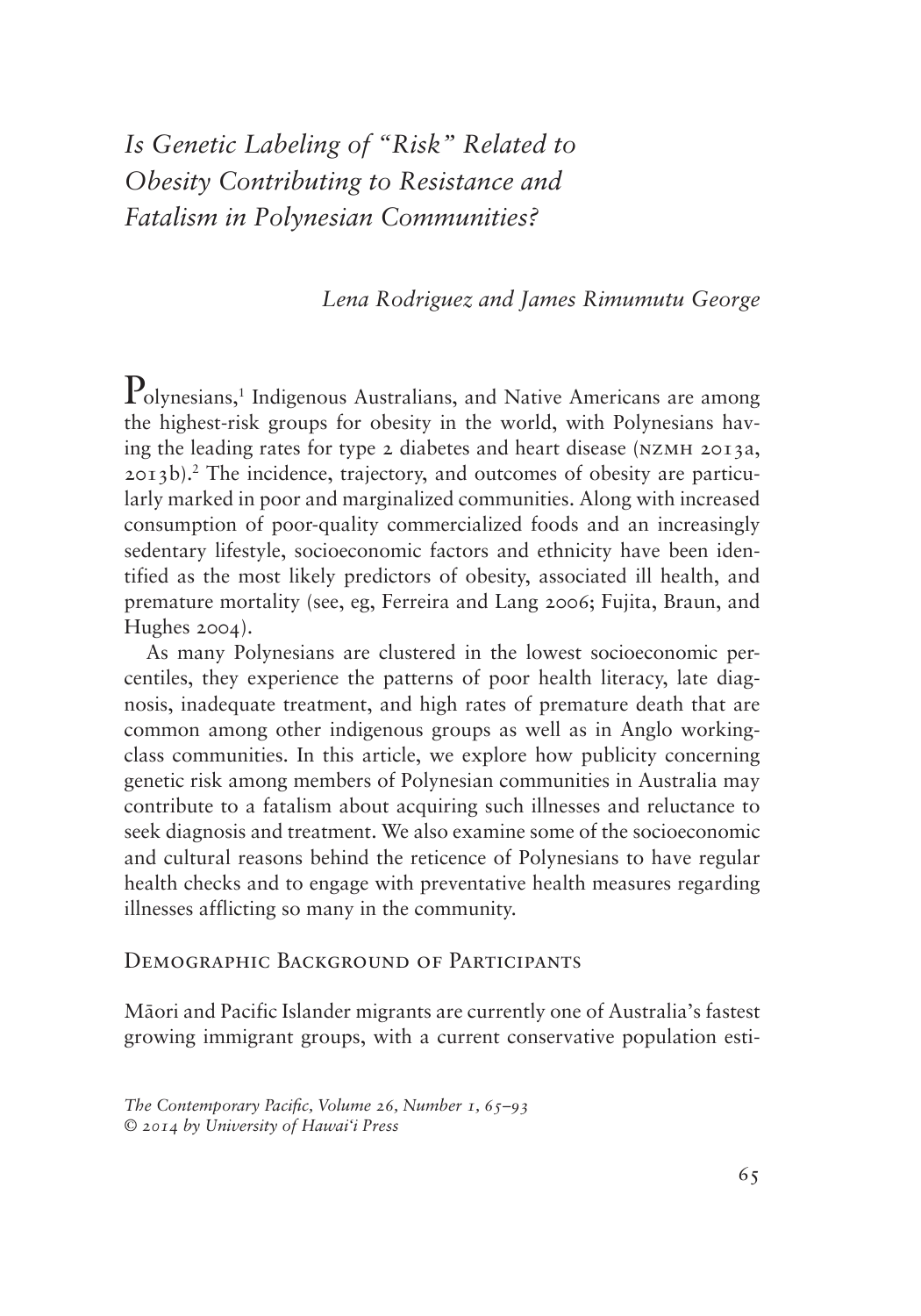mate of  $126,000$  (Rodriguez  $2012$ ).<sup>3</sup> In addition, Samoans and Tongans, who even a decade ago would have gone to New Zealand, are now arriving in Australia in significant numbers directly from the home islands.

In the 2012 study discussed in this article, the majority of adult participants, including Islanders, were born in New Zealand. Age of migration for the primary economic migrant was typically in the mid to late 20s. Most children in the household studies were born in Australia. In most cases, the family respondents were themselves the "economic migrants" who moved to Australia for work. Average length of time since migration was 13.5 years. A clear majority of these participants admitted leaving school "early," the equivalent of year 10 in Australia (with year 12 being the final year of secondary school). These participants remain unskilled, with a small number engaged in semiskilled work such as bookkeeping and building and allied trades. In discussions within the family groups, people expressed the expectation that the next generation would have improved educational opportunities and subsequent career choices. Among the young people (aged  $18-25$ ), who were interviewed individually or in focus groups, approximately one-third were studying or were intending to study at the tertiary level. The majority of these participants planned to enter teaching, nursing, or social work. For these younger participants, slightly more females than males were entering tertiary education.

While the average weekly income of the families (US\$2,908) may appear high, when household population densities are taken into consideration, this is radically reduced: the average household composition was 9.5 persons. This is almost four times the number of people in Anglo-Australian households (ABS 2006). In addition, the cost of living in Australia, in particular the cost of housing, is extremely high. For Pacific Islanders, sending remittances to the home islands and paying tithes to churches further erode disposable household income, contributing to a lower overall socioeconomic status than may be initially indicated by household income.

# **METHOD**

In order to examine the impact of health issues for Polynesians in a migrant context, it is necessary to explore and include culturally specific ways of perceiving the world, the body, and culturally embedded notions of health and illness. As Kabini Sanga pointed out, the methodology chosen to do this involves a responsibility in "describing knowledge, explaining and reporting it [that] must allow for backgrounds, multiple realities,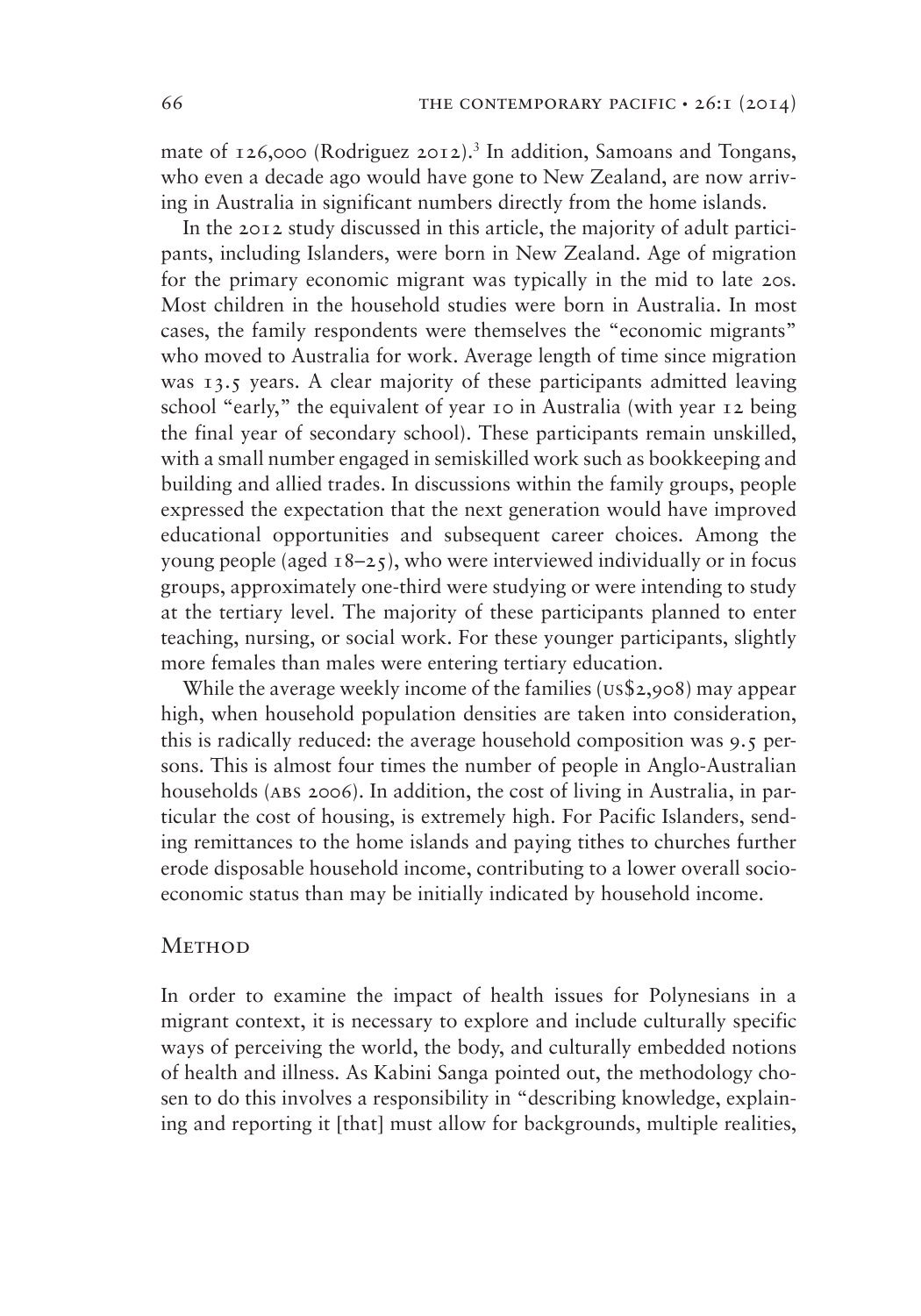processes and contextual protocols to be captured" (2004, 47). The first author conducted the qualitative study discussed in this article, working within a framework of Kaupapa Māori. Kaupapa, both in theory and in methodological practice, provides a cultural paradigm in relation to Māori and more broadly, with local adaptations, Pacific Islanders. This methodology enables the incorporation of colonial history, the impact of social disadvantage, and understandings regarding linguistic and conceptual associations relevant to Polynesians and their localized perceptions of health (Williams and others 2003; Cram 2001).

Kaupapa is not premised on hypothesis testing but rather allows concepts and ideas to emerge from the data and from the research process itself. This provides flexibility in the use of direct and indirect questions, semi-structured interviews, narrative, and cultural context. For example, participants were not asked directly about their health status. Instead they were allowed to tell their own stories, in which descriptions of their health—and that of other family members—were embedded. In this study, sixty-seven Polynesians were interviewed, including three key respondents: two male nurses (one Māori and one Niuean) and one female nurse (Māori). The key respondents were able to offer valuable insights into the interactions of Polynesians with mainstream health services. Some participants were interviewed as a family, while others were interviewed individually or as part of two focus groups (see table 1). Recruitment was carried out using "snowballing" in the context of the extended Polynesian communities of Sydney and regional New South Wales.4 Ethnicity was self-identified. Interviews were conducted in English with family translators available for Pacific Islander participants. Participants were required

| Type of interview | Number of participants | Number of interviews |
|-------------------|------------------------|----------------------|
| Family            | 40                     | 9                    |
| Focus group       | 15                     | 2                    |
| Key informant     | 3                      | 6                    |
| Other individual  | 9                      | 9                    |
| Total             | 67                     |                      |

Table 1. Interviews with Participants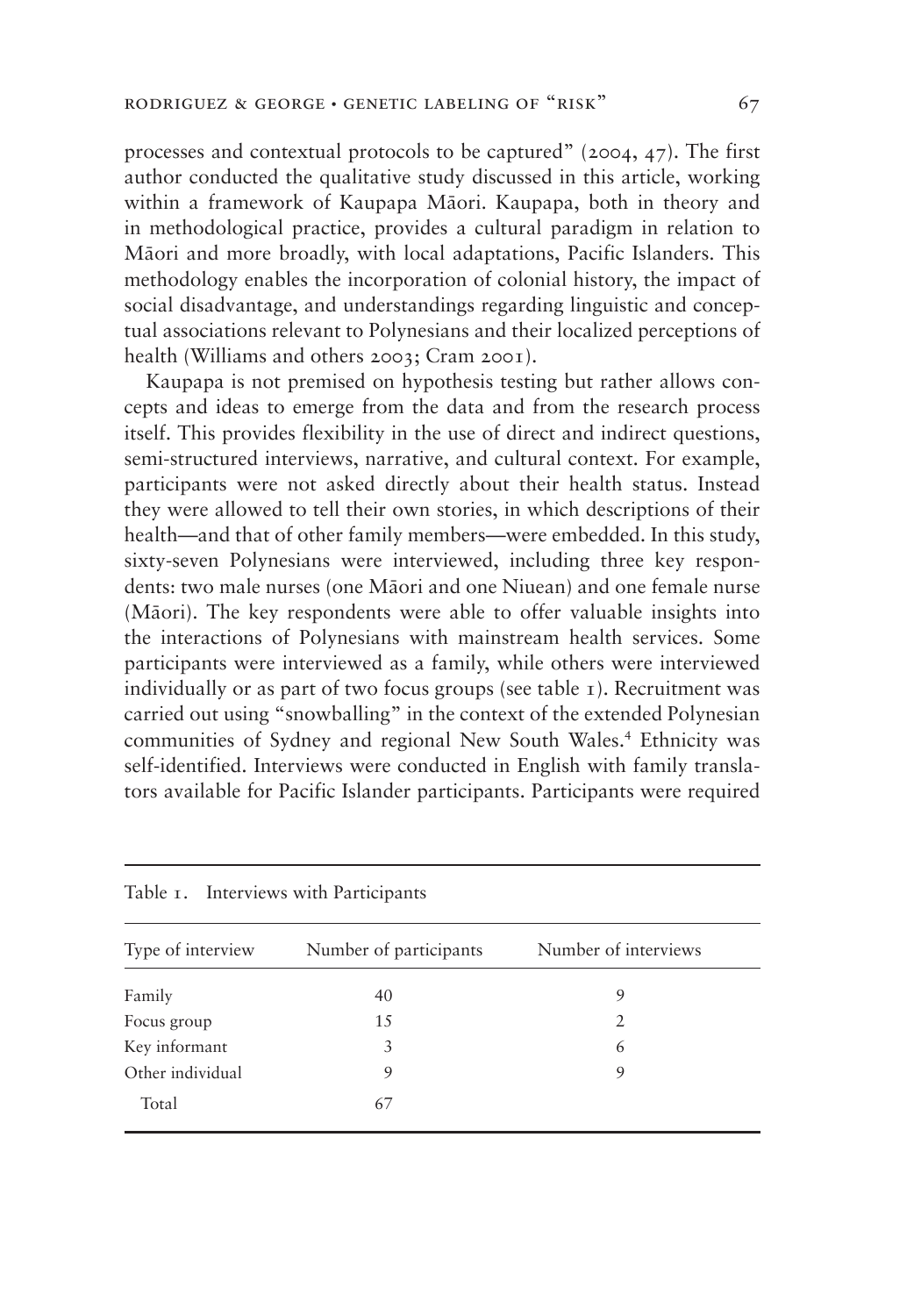to be over the age of eighteen. Data was hand-coded into themes concerning cultural understandings of the body, health and wellness, and the experience of obesity-related illness.

Details of family compositions, household densities, and migration histories are given in appendix A of this essay. A summary of individual and focus-group participants is given in appendix B.

### BACKGROUND DISCUSSION

There is now considerable discussion among health sociologists, medical anthropologists, and others regarding the Eurocentric nature of the Body Mass Index (bmi) itself. E Gonda and K Katayama (2006) and P Craig and others (2003) have argued for a different scale to be used for Polynesians because of their greater bulk density ratio to height, and this suggested innovation may well be introduced in the future. However, regardless of how obesity is measured, Polynesians occupy the highest band of obesityrelated statistics and remain "at risk" of complications because of being overweight. Approximately one in four Māori and Pacific Islander adults are obese by the accepted biometric measures, and detailed analysis of statistics also indicates a disturbing trend: that rates of obesity are increasing in these communities (Obesity Task Force 2008). As these figures also reveal, the statistics for extreme obesity reveal an even greater concentration of Polynesians.

These obesity rates have led to a concomitant rise in type 2 diabetes. The link between obesity and type 2 diabetes is so marked that the term "diabesity" is now frequently used to better describe the association (Zimmet 2005). In 2006, New Zealand figures showed that type 2 diabetes was accountable for 20 percent of all deaths among Māori, compared with 4 percent for non-Polynesian people in New Zealand (Diabetes in Control 2006). Similar statistics are available for other Pacific Islander groups; for example, a recent study for the University of Hawai'i (reported in Consillio 2013) confirmed that nearly 70 percent of Native Hawaiians are obese (see also omh 2012), and the rates of premature death from untreated type 2 diabetes are significantly higher for Native Hawaiians than for other ethnic groups (Furubayashi and Look 2005).

Analysis of medical data allows an appreciation of the urgency and severity of the situation confronting Polynesian communities and those responsible for their care (Bedford and others 2009; Zimmet 2005; Zimmet and others 2001). Central to this discussion are Western notions of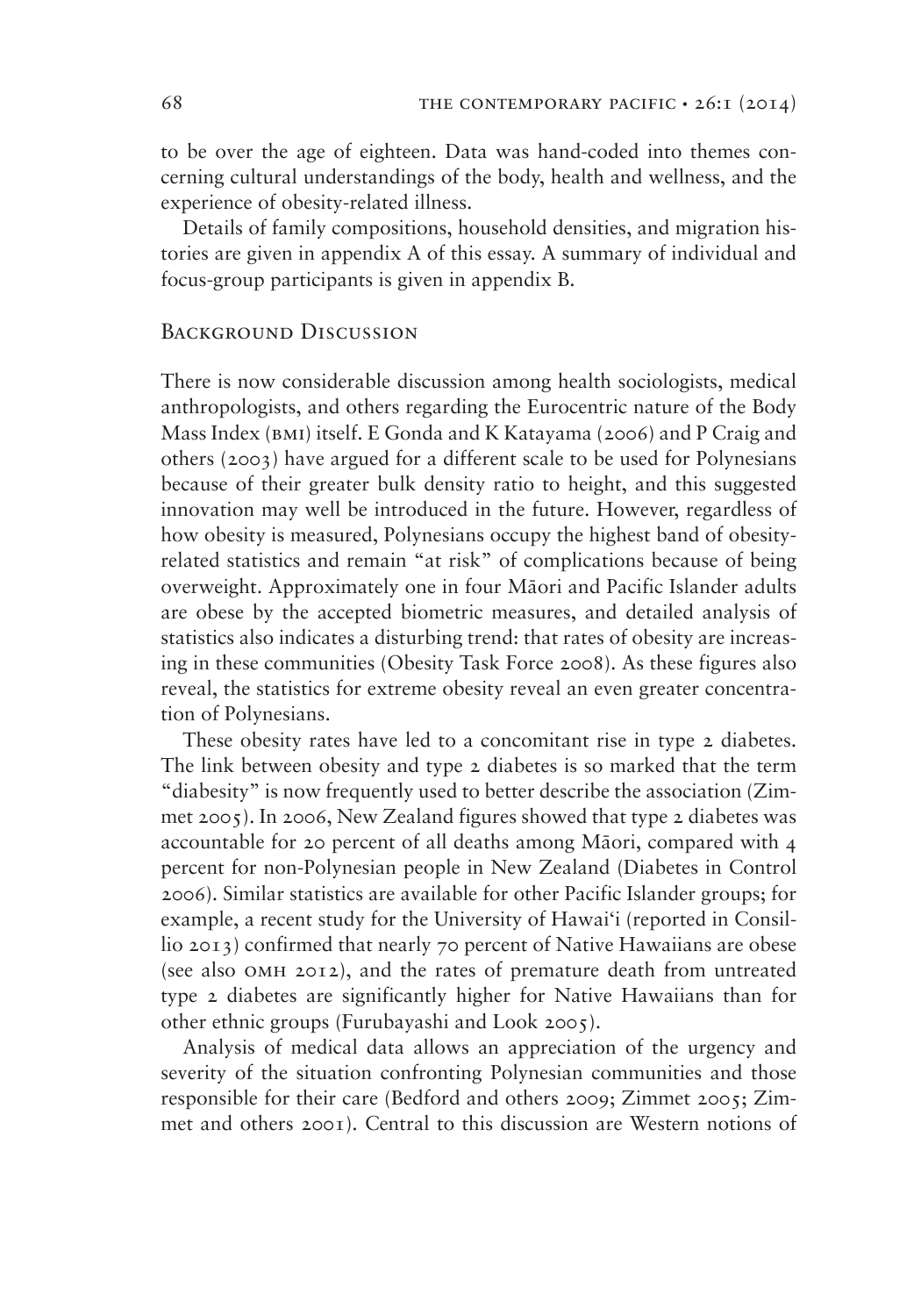obesity, its causes, and its impacts. In relation to type 2 diabetes, it is generally accepted that a series of interrelated factors including genetic predisposition, ethnicity, lifestyle, and socioeconomic status contribute to high rates of this illness (Furubayashi and Look 2005; Zimmet and Thomas 2003). However, as Virginia Chang and Nicholas Christakis have observed (2000), in the United States, obesity and related illnesses are progressively being described in medicalized and genetic terms rather than being regarded as a result of socioeconomic influences.

Such biomedical and genetic explanations have implications when applied to specific ethnic groups and not others. Arguably, this constitutes a form of "biocolonialism" as an unintended consequence of singling out particular populations (Harry 2001). Hannah Bradby developed this view by putting these practices into a historical context: "The moral value of scientific knowledge depends on the use to which it is put, and the historical precedence of the abuse of theories of inheritance against groups of people, including those distinguished by their ethnicity, has brought an urgency to concerns as to how the new genetics might be used against people" (2000, 295).

This is not to suggest that modern geneticists are intending to cause harm in any way. Rather, it is our intention to raise awareness of the impact of such explanations because they may lead to feelings of hopelessness and resignation regarding an illness that may in other ways be considered preventable, or at least manageable. In this sense, we are concerned with how information regarding genetic "risk" is disseminated and, importantly, how this information is received and internalized by the recipient population.

# THE "OBESITY/THRIFTY" GENE DEBATE IN RELATION to Polynesians

As Polynesians repeatedly appear in international studies regarding high rates of obesity and diabetes, the physical makeup of Polynesians is under scrutiny by the scientific community. The "genetic argument" suggests that Polynesians are host to two genetic systems relevant to this discussion: first, the "obesity" or "thrifty" genotype and, second, a genetic predisposition to diabetes. This section briefly outlines the issues surrounding this position in which the Polynesian genetic profile has a central role.

The significant seafaring feats of ancient Polynesians form the background of the "obesity/thrifty" gene hypothesis originally proposed by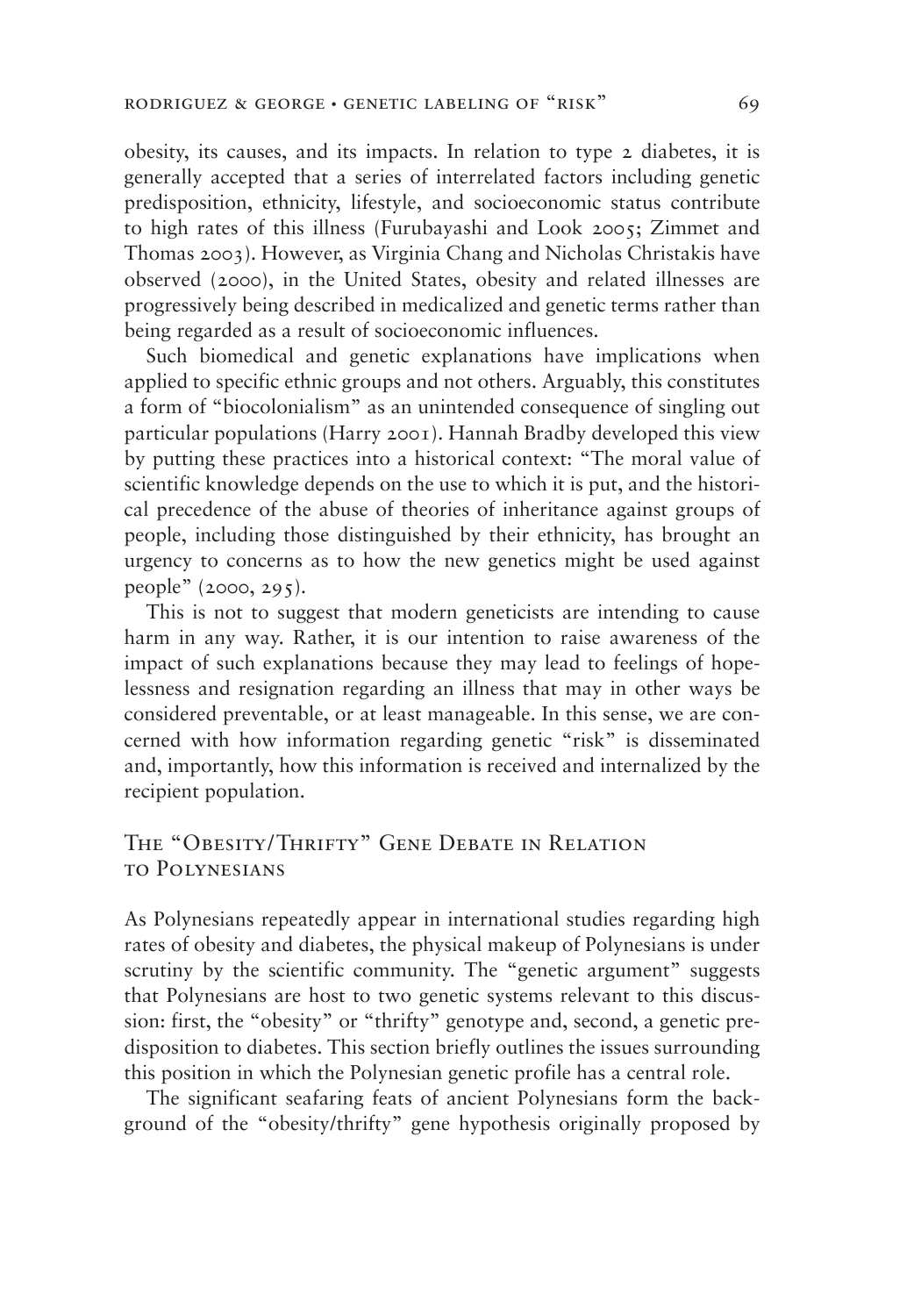James Neel in 1962 and modified in 1982 (Neel 1962, 1982). His premise was that Polynesian sailors spent extended periods of time without food and were utilizing an underlying gene that enabled them to store large amounts of fat to sustain them both during long voyages and during cycles of famine. Despite this premise being refuted by oral histories and archaeological evidence (see Davis 1992; Rodriguez 2009), Neel maintained that modern obesity is a result of the gene lying dormant and being reactivated in a manner that is no longer appropriate.

Other researchers in the debate surrounding genetics, ethnicity, and health argue that genetics alone cannot explain the current phenomenon of escalating and accelerating obesity rates in Polynesians (Pearce and others 2004; Foliaki and Pearce 2003). Epidemiological studies, including that of Hilary King, Ronald Aubert, and William Herman (1998), have predicted a global increase of 170 percent in type 2 diabetes by 2025. The social geography of these trends is that the greatest concentrations are in the working-class, non-Anglo migrant, and marginalized postcolonial communities, with Polynesians heavily represented in this pattern (see also Page and others 2007; McCarty and Zimmet 2001).

From the perspective of health sociology, evidence suggests that morbid obesity—that is, a compromised health status due to being extremely overweight—results from a tapestry of issues and circumstances that coalesce around social and economic disadvantage, postcolonial cultural impoverishment, and possible genetic propensity (Durie 2003). For example, some studies suggest that Polynesians have a tendency toward poor insulin absorption and possible glucose intolerance (see *New Zealand Herald* 2006; Sundborn and others 2007; Sundborn and others 2008). However, other researchers have argued that the corresponding increase in obesity in these same populations could indicate that the preconditions for diabetes and associated conditions may well be triggered and exacerbated by the state of obesity itself effectively distorting the metabolic status (Montoya 2007; Foliaki and Pearce 2003). These authors therefore mount the argument that, although genetics do play a part in health and illness, the contribution of environmental factors is underestimated and disease may be misattributed to a genetic cause. For example, in the case of families with high rates of obesity-related illness, it should not be surprising that many family members should present with these symptoms: "It is often assumed that diseases are genetic because they run in families, but this often reflects a common environment and lifestyle rather than a genetic influence" (Pearce and others 2004, 1070).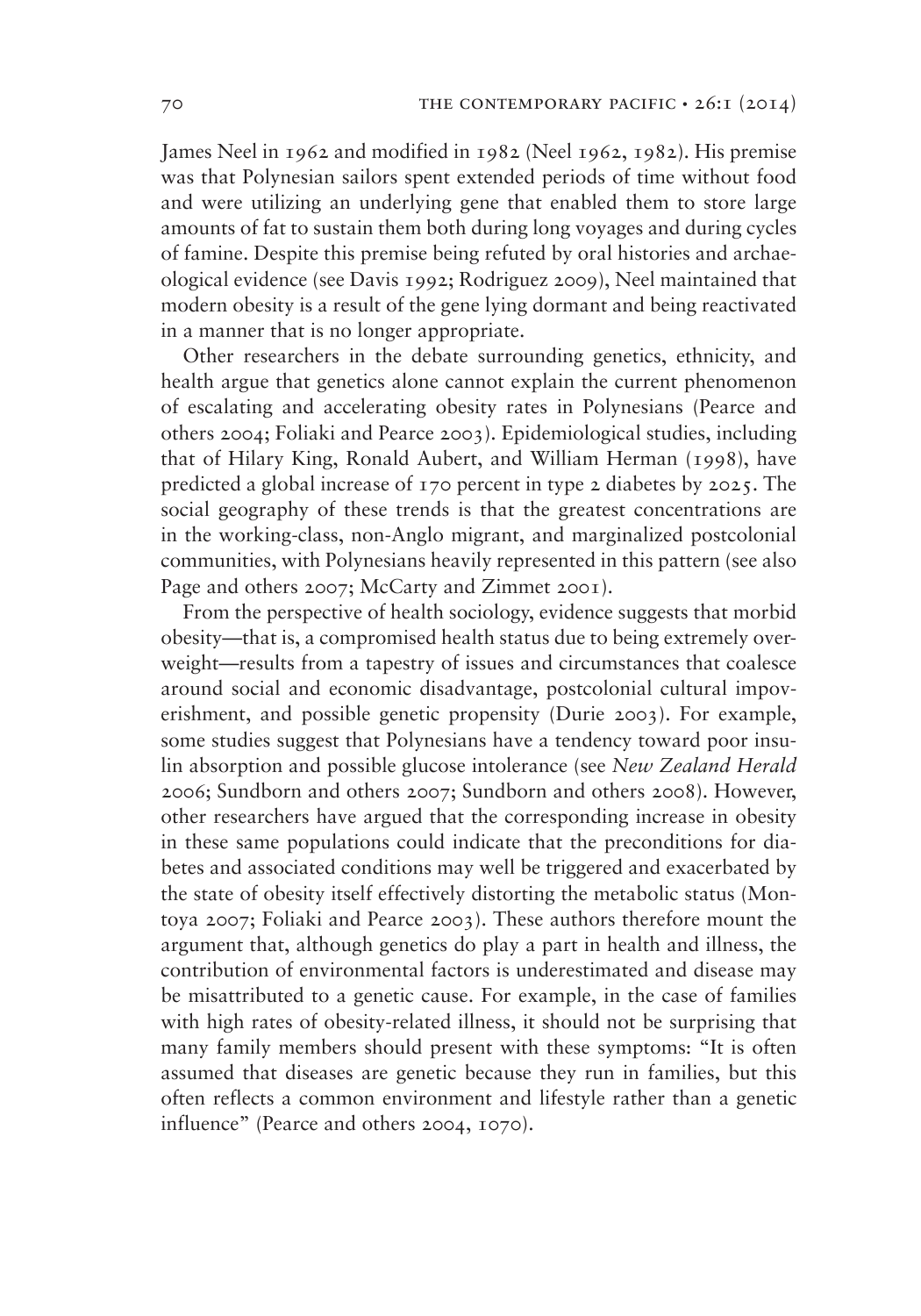# Criticism of the "Thrifty Gene" Hypothesis

To the lay public, genetics represents the frontier of new science, promising diagnostic breakthroughs that will be used to accurately predict and identify "high risk" candidates for specific illnesses. However, as Barbara Clayton observed (2002), genes have only been proven to play a small and highly unpredictable role in the way a disease may manifest in a particular body. World Health Organization (who) researcher and international diabetes campaigner Paul Zimmet and his coauthor, Dr Charles Thomas, are also aware of these limitations: "Despite a great investment of both resources and money into candidate and genome-wide linkagebased approaches, the results so far in terms of identification of the thrifty, and indeed obesity and type 2 diabetes genes, have been disappointing" (2003, 118).

The "thrifty gene" hypothesis, while unproved, effectively serves to redirect the attention of health workers and policy makers from other socioeconomic and cultural triggers of obesity. This means that more complex interactive factors contributing to obesity in certain populations remain unaddressed, while significant research funding is allocated to pursuing a genetic explanation. The reluctance of government officials and health professionals to engage with the deeper underlying causes of illness in Indigenous communities has been described by Nancy Scheper-Hughes as "the tendency to 'normalize' suffering, disease, and premature death among certain excluded or marginalized classes and populations" (2006, xviii). In other words, the dominance of the "faulty genes" explanation for otherwise preventable illnesses serves to justify both political complacence and medical failure in regard to such communities. This perspective lays the blame for illness on the most disenfranchised: "The prevailing medical model of diabetes etiology focuses on the 'faulty genes' of Indigenous Peoples combined with their faulty diets and other unhealthy behaviors. [These are] victim-blaming hypotheses that only serve to trap the sick person inside a cage of disease that is seemingly of their own making" (Scheper-Hughes 2006, xviii).

The known factors that do contribute to obesity—such as a high calorie diet, sedentary lifestyle, and poor health literacy—require long-term support and interventions that are expensive and time consuming, rendering them unpopular in political terms (Duckett 2008). In this way, "blaming the victims" for their genetic predispositions and poor lifestyle choices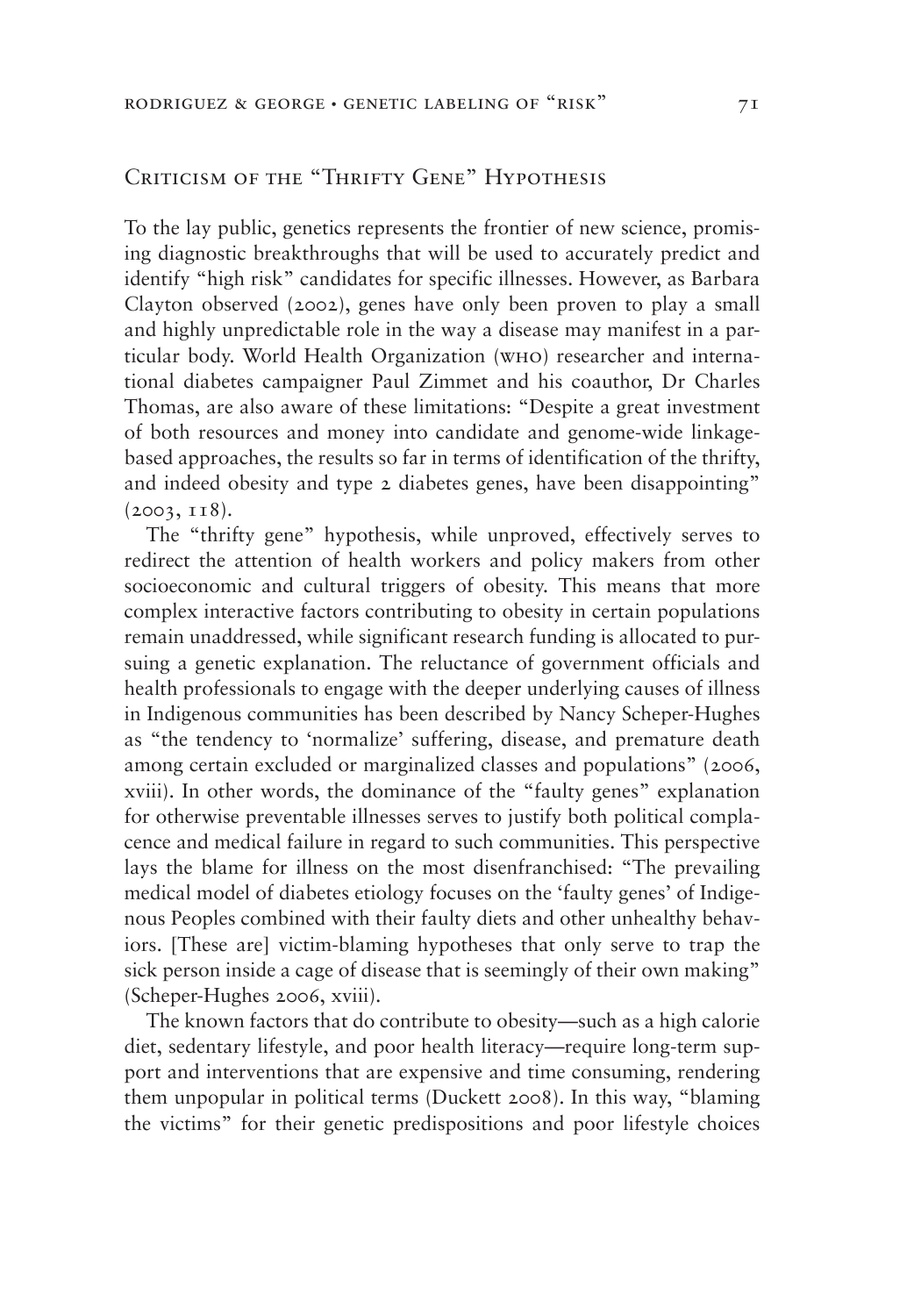allows macro policies for complex conditions to be ignored, and prevents tackling the issue in an integrated way.

# Gene/Environment Interactivity

As many geneticists appreciate, there is a need to explain how environmental factors interact with genetic "programming" (Stauffer and DeSouza 2010). The emerging field of epigenetics explores changes in gene expression that occur without a change in DNA sequence. Factors being explored by Brian Stauffer and Christopher DeSouza, among others, include living in sustained emotional states that are adverse to well-being, such as those induced by long-term poverty. Such work may help advance understanding of these complex interactions. Statistics for obesity-related illnesses in Polynesian as well as other Indigenous and colonized populations may indicate that there is not necessarily a single genetic profile common to these groups, but rather a comparable concentration of socioeconomic disadvantage, cultural marginalization, and poor health that initiates a "genetic" maladaption (Rodriguez 2012, 2009; Pearce and others 2004). In this view, epidemiological clusters should be explored with these significant variables in mind.

# Discussion and Analysis

### *<u>Overview</u> of Participant Experience of Obesity-Related Illnesses*

All participants in this study admitted to being affected by the issue of obesity-related illness in both their immediate and extended families. Being part of a low socioeconomic demographic, coupled with poor health literacy, many participants identified cultural, financial, and structural barriers to being tested for type 2 diabetes, heart disease, and related ailments. The following story was typical of many told during this study and reflects the range of compounding factors affecting health access. This Tongan woman sharing her personal account acts as a voluntary interpreter for her extended community in a regional area:

Islanders are very shy—they just won't talk. If you push them, they'll shut up even more. It makes it very difficult. I had a cousin visiting Australia, and I was so shocked when I went to say goodbye and my relatives said, "Did you know he had diabetes? He's very upset he can't afford the medicine." He didn't want to bother me because he knows I have family problems and I am so busy. I asked him if he went to the doctor, and he said: "Yes I did—but they told me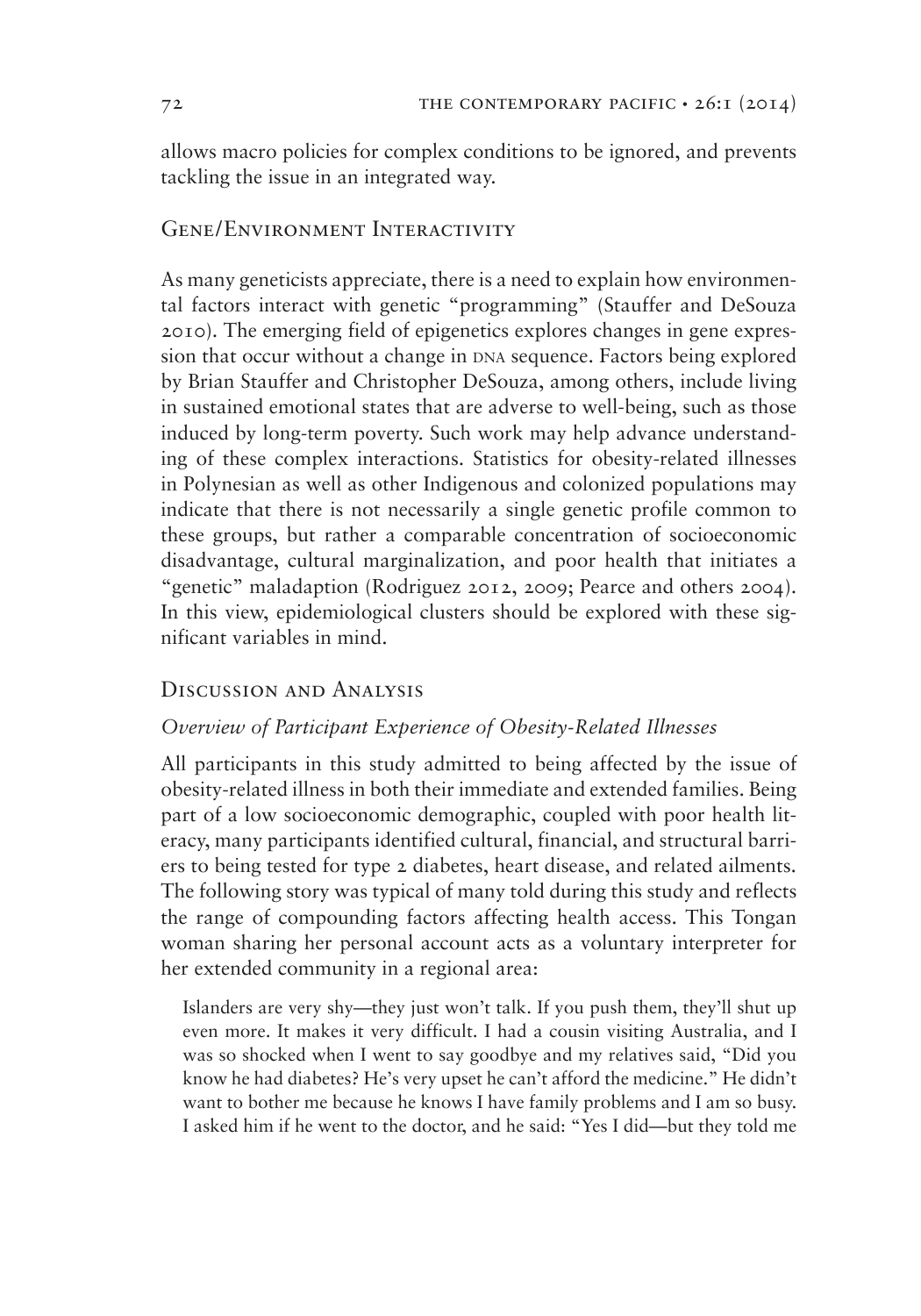to go and buy this and that." Sometimes they've got the money and they get the treatment, and sometimes they don't have the money and don't go. Financially they are very poor—they get embarrassed. Now he has passed away. (Tongan female, 45)

Economic reasons for not pursuing medical diagnosis and treatment were frequently cited. However, another theme emerged relating to the perceived inevitability of genetic determinants of illness that appears related to the experience of watching so many family and community members suffer disability and premature death. As an example: "My brother had to have his leg taken off [from complications of diabetes]. It's in our family. I'm worried it's going to be me next" (Samoan male, 27). There were elements of both fear and resignation in relation to this commonly held perception: "It's just how it is, you know, for us Polys [*sic*], it's in the genes. We die early from diabetes and that" (Māori male, mid 30s). The key respondents, all Polynesian nurses, repeatedly expressed frustration that most obesity-related illnesses should be regarded as preventable, but the message does not seem to be getting through: "We spend our lives at funerals. It's just wrong. These illnesses should not be fatal" (Māori male nurse, key respondent). For the key respondents, it was difficult to reconcile their Western training and understandings of how obesity leads to many other illnesses with their relationship with community and family members. They feel caught in the middle trying to explain cultural practices to Anglo health professionals and explain Western understandings of health to their communities: "We desperately need more people trained up. Not everyone is going to become a nurse or a doctor, but we need more Polynesian paramedics/nursing aides in our communities. People who are trained but can still sit down and not rush. Explain what's going on to people . . . and listen to them as well" (Māori female nurse, key respondent).

### *Localized Notions of the Body and Food Practices*

Alexandra Brewis and her coauthors explored self-perceptions of the body by surveying Samoans in New Zealand and in the home islands (1998). Their conclusions were somewhat contradictory in the sense that the "ideal" body size was accepted to be slim, and some dissatisfaction was expressed about being unable to lose weight. However, individually, people did not perceive themselves to be obese and they remained positive regarding their own body size and health. That contradiction was also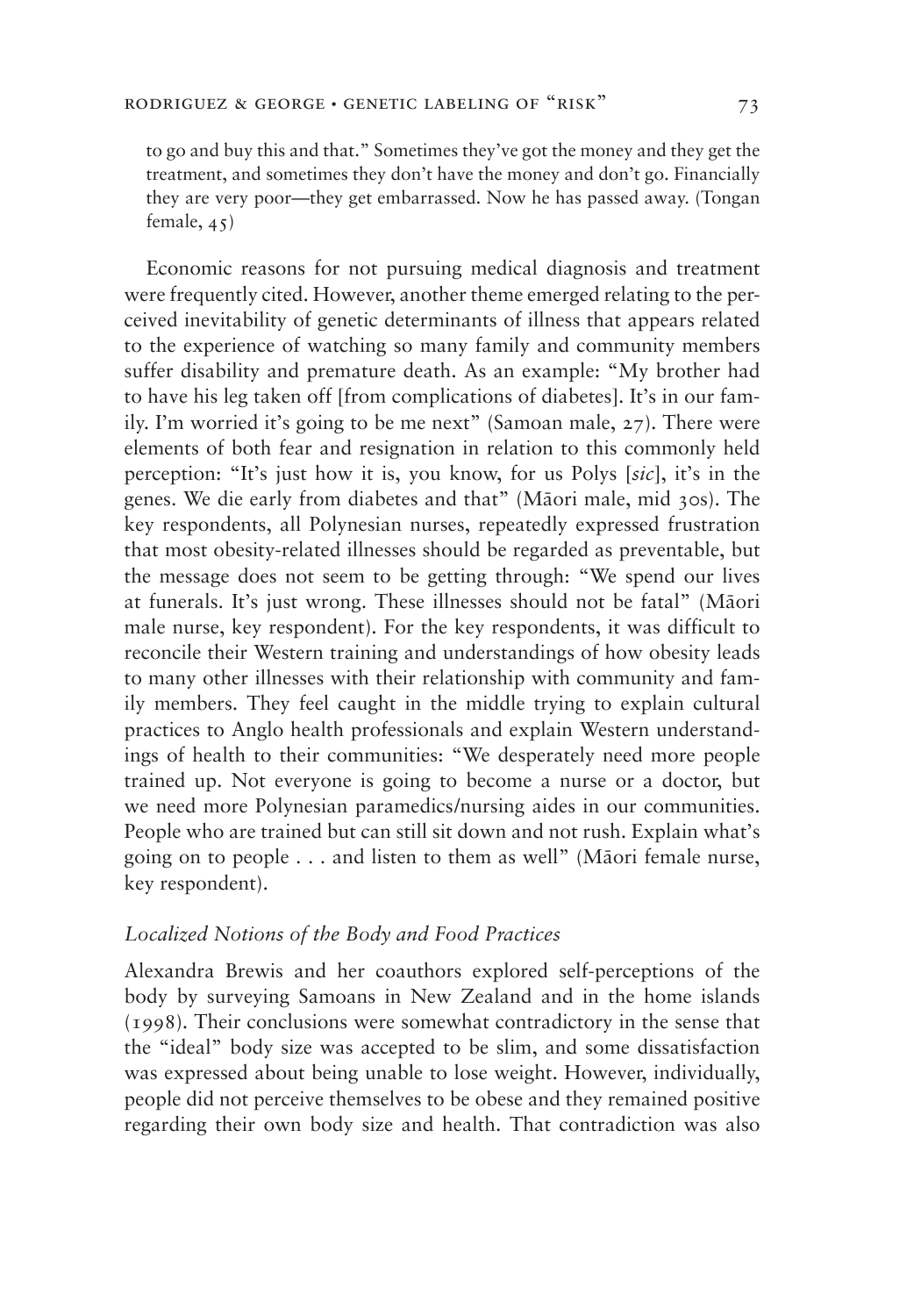evident in the study under discussion here. The majority of younger participants (under 30 years of age) expressed being influenced by the Western discourse equating slimness with beauty and attractiveness, and many admitted to trying to lose weight; for instance: "I try and watch what I eat here [in Australia]—I don't want to end up enormous like the cuzzies back home, but it's hard. Everyone gives you a hard time like you're not a real Islander unless you're huge. I was skinny as a kid, and they wouldn't choose me to dance 'cos I didn't look like a Tongan. . . . You want to fit in with the other girls at school, and they all want to be skinny—everywhere you look, TV and that, everyone's skinny" (Tongan female, 22).

Modern Western concepts of the slim "civilized body" have come to symbolize restraint, personal discipline, and health (Shilling 2003; Lupton 1996). This is in direct contrast to the Polynesian view of the positive social values associated with a large body—physical beauty, health, and strength. The normalization of the large body has a complex anthropological and cultural history in Polynesia. However, the modern Polynesian body is arguably exceeding historical patterns: "Thinking back, basically Polynesians were fine built people—active fishing and gardening. Only the wealthy were plump like the royal family in Hawai'i, so most people would have been fitter—not too skinny, not too fat, just average" (Tongan grandmother, 85).

The concern now for many health workers is that the Polynesian acceptance and even cultivation of a large body is blurring the message in regard to obesity and ill health. A key respondent, a male Niuean nurse, explained how the large/obese body is viewed in his community:

Obesity is not questioned in our community. It is the norm. People still believe that you need to be fat to be healthy. Even though they see all the complications around them and the discomfort, they don't want to do things differently. They don't see their obesity as the problem. The thing is that their weight is stopping them from leading full lives, but they don't care—they socialize with their families and they are all fat—so it gets reinforced. If you are thin, people criticize you and think you're weird. Not only weird, but probably sick as well. To a Māori or Islander, to be thin is to be weak.

Such a localized understanding reflects the embedded notions of health, strength, and power represented by a large body, a view that was commonly expressed among participants. In addition, extensive social reciprocities are enacted around food exchange rituals and feasting and underlie all aspects of Polynesian cultural life. Jane Lassetter's 2010 qualitative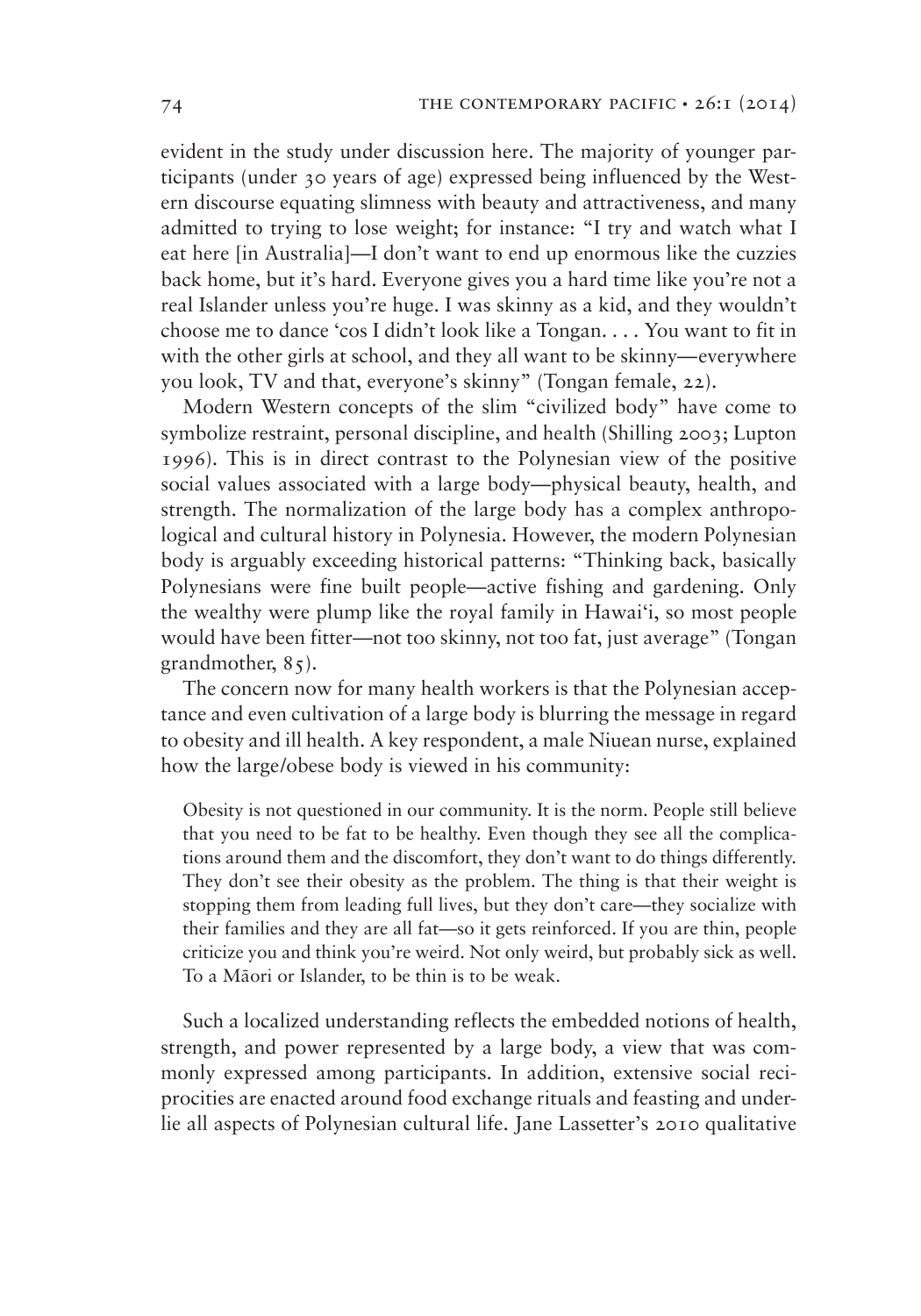study of Hawaiian migrants to the continental United States reveals that not only is excessive eating regarded as enactment of cultural practice, but it is also considered to have beneficial social and psychological effects such as offsetting homesickness in the diasporic community. The scale of Polynesian eating is reflected in one respondent's description of a "Kanak Attack," the culturally sanctioned practice of overeating: "[Polynesians] just eat. You don't eat till you're full . . . you eat till you're tired" (quoted in Lassetter 2010, 67).

### *The Role of Health Literacy*

In a modern context, however, this cultural endorsement of overeating exacerbates existing correlations between social disadvantage, obesity, and chronic ill health. These correlations are circulatory in nature: statistically obesity is associated with economic disadvantage, and the stigma of obesity furthers disadvantage through ill health and diminished job prospects (Zhang and Wang 2004). Social disadvantage and culturally prescribed perceptions and behaviors coalesce around the issue of health literacy. In a 2000 study, David Simmons, Tim Kenealy, and D J Scott found that low levels of Western health understandings and factual information about type 2 diabetes and other serious obesity-related diseases among Polynesians have implications both in terms of individual health and also for health practitioners (Simmons and others 2000). The incidence of such illnesses appears high, while awareness of the nature, symptoms, or complications of type 2 diabetes, for example, is extremely low. This finding was also apparent in our analysis, especially regarding older respondents (over the age of 50). As all three key respondents pointed out, it is difficult to encourage community members to engage with conventional preventative measures recommended by Western health professionals: "In many ways our community is suffering from diseases that are preventable. They just don't make the connection between their lifestyle—particularly what they eat—and how they get sick. They don't know what the symptoms are of the early signs of diabetes, or gout, or heart conditions, so they just plod on. It's really hard to get them to seek medical attention. So it's the double whammy—they don't know how to prevent these things [from] happening, and then, even when they get symptoms they really shouldn't ignore, they won't go to hospital" (Māori female nurse, key respondent).

In other cases, people are offered services but may be reluctant to participate. In Hawai'i, for example, while there are widely available programs for the management of diabetes, only 55 percent of Native Hawai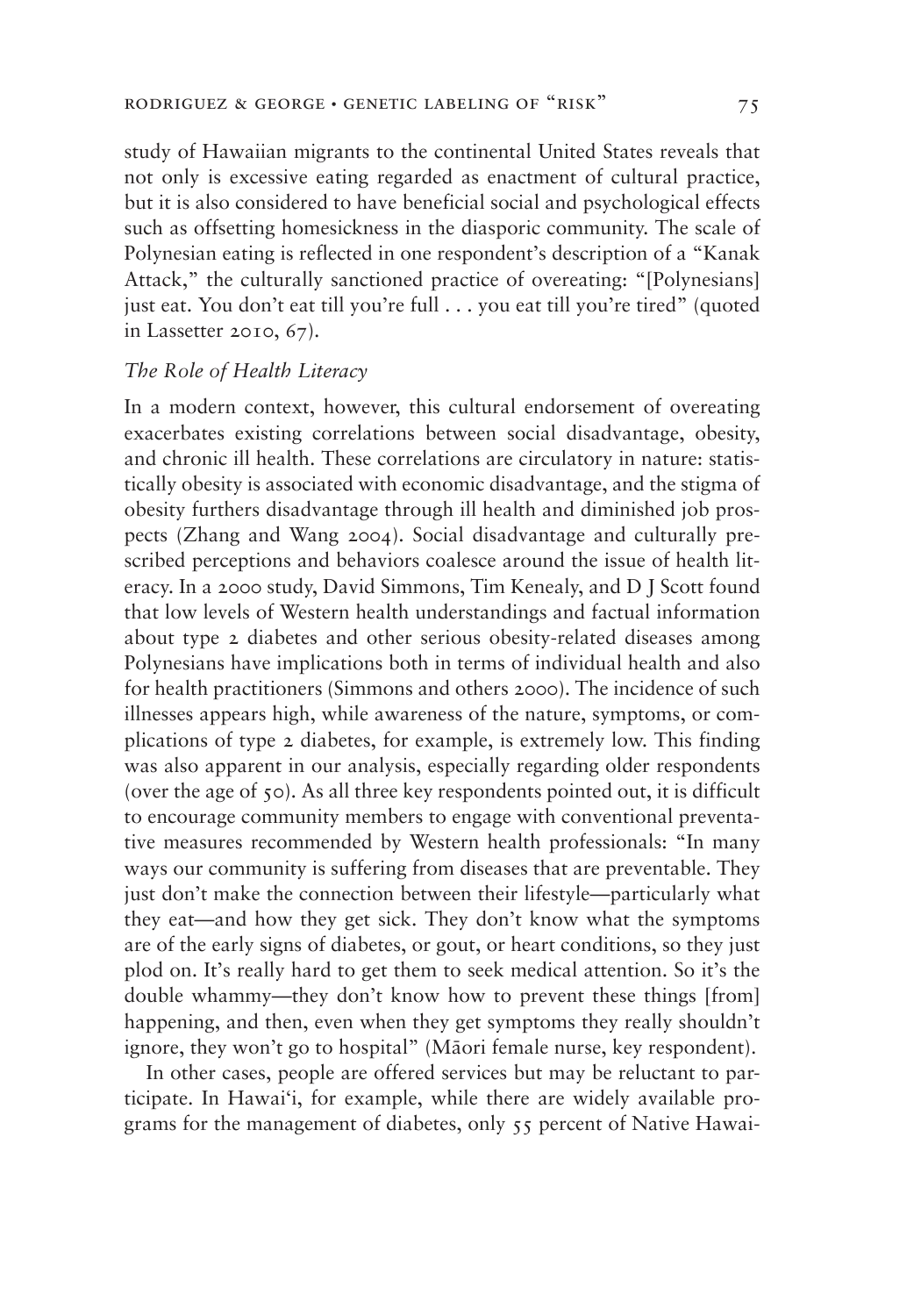ians diagnosed with diabetes accessed these resources during the trajectory of their illness (Furubayashi and Look 2005, 108). This would indicate the existence of other forms of cultural and possibly class resistance to these approaches. In other words, it could well be that the clinical biomedical approach itself is off-putting rather than people simply "choosing" to not participate.

# Health Promotions to Alleviate Obesity: A Middle-Class Discourse?

In the Western health paradigm, obesity is regarded as both a medical problem and a personal issue (Lupton 1996, 2003; Chang and Christakis 2000). This is reflected in the notion of "healthism," the nexus of food and lifestyle whereby individuals are expected to take responsibility for their own health status. This emphasis on individual responsibility for health has been accompanied by an expectation that people have a civic responsibility to change their own lifestyle behaviors. As pointed out by Clayton (2002), individuals are expected to absorb this information and incorporate it into their lives or risk being labeled recalcitrant. Implicit is the expectation that people should change their intrinsic cultural behaviors in relation to what others have deemed problematic.

Most participants in this study expressed a disengagement from the discourse surrounding individual health, preferring to operate within a framework of "wellness" or "well-being" that is associated with the collective or sociocentric family structures of Polynesians: "To a Māori, food is where it's at. Food is better than sex. There's nothing beats sitting down with your whanau [family] and having a gigantic feed—then you have a nap" (Māori male, mid 40s).

With cultural associations of being generous with food and a perception of obesity as normal, even desirable, Polynesians are unlikely to respond to health directives that simply say "eat less." Nutrition advisors attached to public health initiatives in weight loss suggest moderate intakes of the major food groups in specific quantities. But this fails to resonate with the Polynesian community: "What's with the food pyramid? That is not going to go down in a Māori house, I can tell you. Two serves of this and that . . . we have a loaf of bread with every meal, and that's per person!" (Māori female,  $35$ ). As the Niuean key respondent reported: "You can tell Polynesians about the 'tick' for a healthy heart and bring out the tape measures and try to scare them, but it won't go in. Two serves of fruit and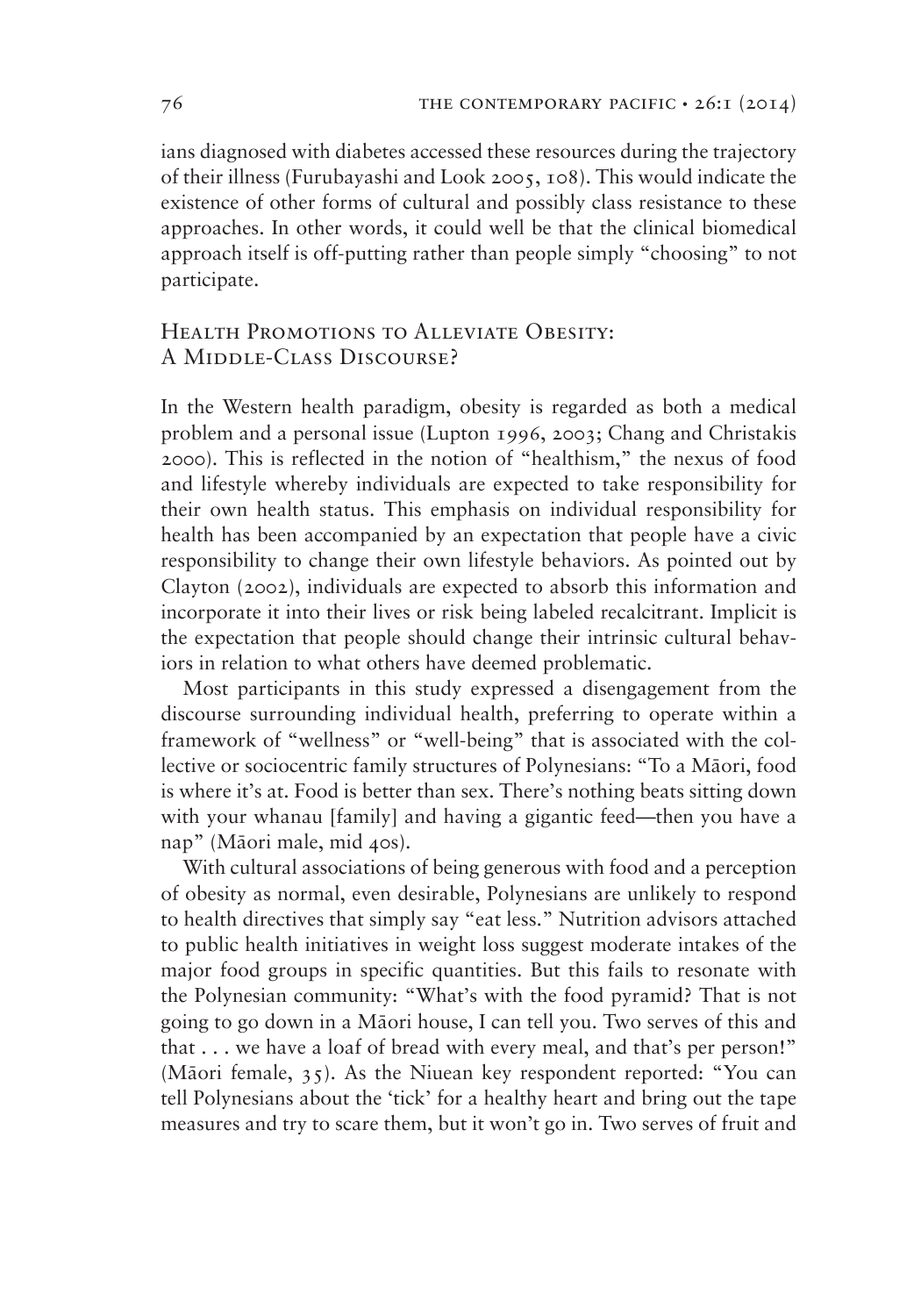five veggies isn't going to cut it—they don't see that as related to their health. They feel happy if they're eating, and that is almost more valuable than being 'healthy' to a Western person." Another participant contributed: "Polynesians will eat a carload of Kentucky Fried Chicken and then go home for dinner" (Samoan male, 28). Implied in this statement is that although an individual may eat a takeaway meal alone or in company, the "real meal" is with the family. This is the setting in which the positive values associated with family are reiterated; the sharing of familiar foods therefore takes precedence over an individual's designated dietary requirements.

Further, how individuals rank their own health may not be a priority in socially stressed, marginalized communities. For example, a Polynesian parent might be more worried about his or her children going to jail than about having a diabetes test. One of the older participants outlined her immediate concerns: "They tell us to watch what we eat, but I'm stressed enough as it is. My sister is dying of lung cancer, my husband passed away last year with heart problems, and my daughter has lost her job. Now my youngest boy is playing up and I have to go to court on Monday" (Tongan female, 53). This brief story affirms Daniela Heil's findings regarding Aboriginal health and well-being in rural Australia (2009). Heil's work demonstrates that for sociocentric communities, perceptions of health and well-being are relational: the wellness and security of those making up the social group hold greater significance than the biomedical health status of the individual. By contrast, the middle-class/Anglo thrust of health promotion campaigns is directed exclusively at the individual, urging moderate food intake as well as complete abstinence from certain "bad" foods. Such restraint is then ostensibly rewarded by good health. However, this message is incongruous, antisocial, and somewhat alien to Polynesians, who socialize around the consumption and exchange of inordinate amounts of food.

This association between eating "Polynesian style" and perceived "health" is a difficult nexus to challenge: "Islanders find it hard to change their diet—if we change our diet, we become more unhealthy" (Samoan female, 40). Within Polynesian cultural practice, notions of well-being are deeply entwined with the process of shared eating, food ritual, and food exchange. Therefore the idea that food should be "rationed" for health reasons is commonly regarded as antithetical to well-being.

For those who are caregivers in their extended family, it is often very difficult to be the "gatekeeper" of dietary intake for a relative, particularly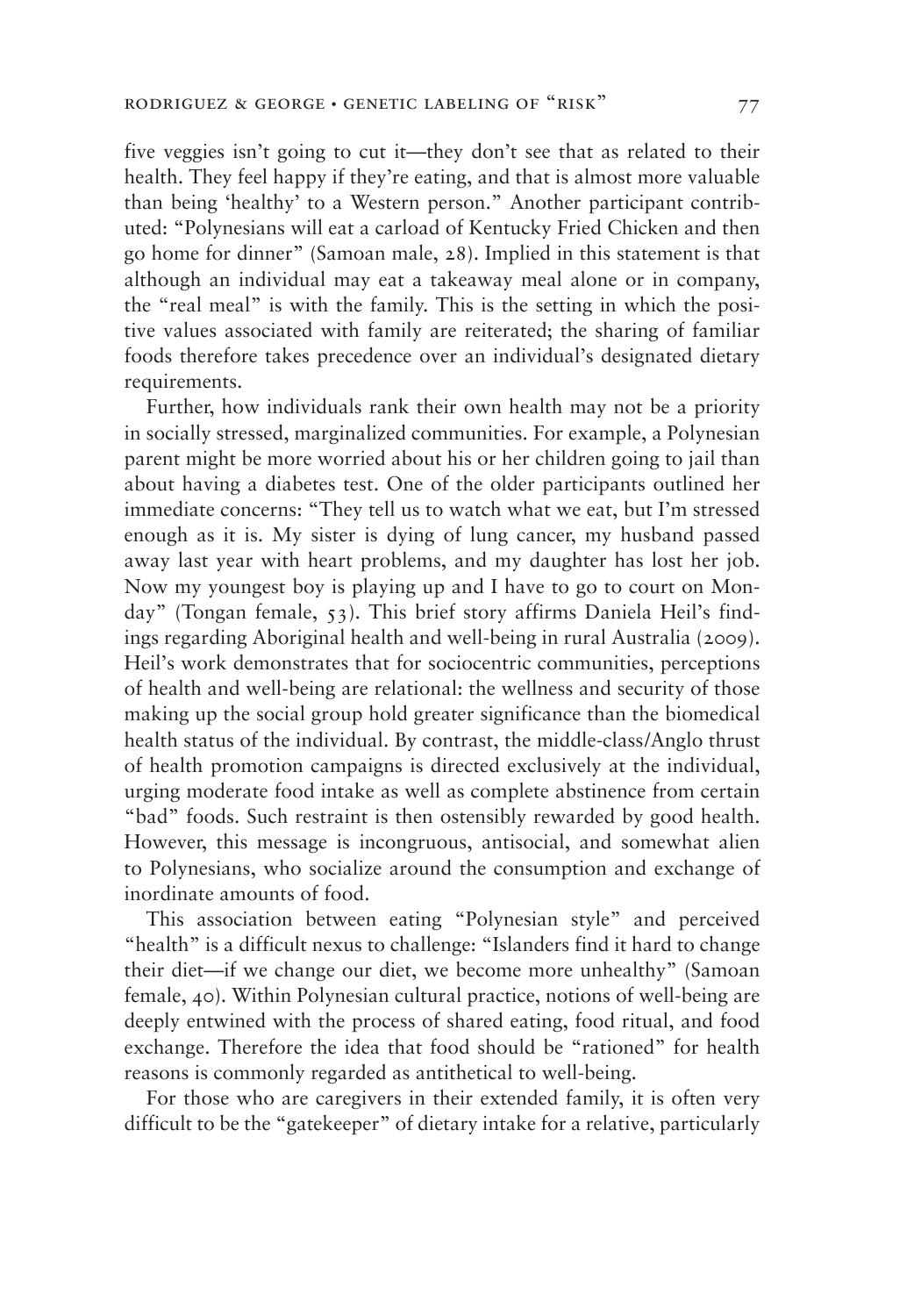an older relative. For example, a Samoan participant whose wife was very ill with diabetes and heart complaints expressed some degree of agitation that their daughter should be trying to limit the mother's intake of foods deemed inappropriate by her doctors: "How's my wife going to recover if she can't eat Island food? Where's she going to get her strength from? I get angry with my daughter—doesn't she want her mother to get well?" (Samoan male, 44). It should be noted in this context that "Island food" may refer to certain healthy traditional dishes of fresh fish and fruit; however, it also commonly means, as in this case, eating "like an Islander" eating large amounts of food, both traditionally prepared and Western, processed food.

Similar stories emerged throughout the interview process. In one Māori family, the siblings who were not caregivers were critical of their brother's attempts to restrict the food given to the diabetic mother: "Mum's supposed to be on this really strict diet. She just wanted some chippies [French fries], and my brother accused me of being mean [because of] not letting her eat what she wants, but I'm the one that has to front up to the doctor. Mum loves everything in batter, especially homemade Māori bread, which is really just saturated fat. I can't get my brothers and sisters to monitor her eating when I'm not there" (Māori male, 45).

Younger participants (under age 35) demonstrated a better understanding of the correlation between lifestyle, food intake, and health. Many raised the issue of the extent of disability and premature death in their communities and are trying to feed their own young families differently: "Mum's mum, my grandmother, just died from diabetes. She lost a leg a few years back. It's the same with Māori. They just eat themselves to death. It's a cultural crisis. I try and tell my son, 'Eat for life, don't eat yourself to death'" (Samoan female, 32).

Studies such as those by Jaakko Tuomilehto and others (2001) and William Knowler and others (2002) have shown that dietary modification and exercise produced good clinical results in patients with impaired glucose intolerance. However, evaluations of these programs suggest that people struggle to maintain these habits. This was also the case with the Hawaiian interventions described by Ruth Fujita and others (2004), despite encouraging early improvements in health status. Similar results emerged in the study under discussion. While approximately two-thirds of respondents acknowledged a connection between exercise and health in general discussion, less than half of interviewees (approximately thirty participants) engaged in some form of regular physical activity. The majority of those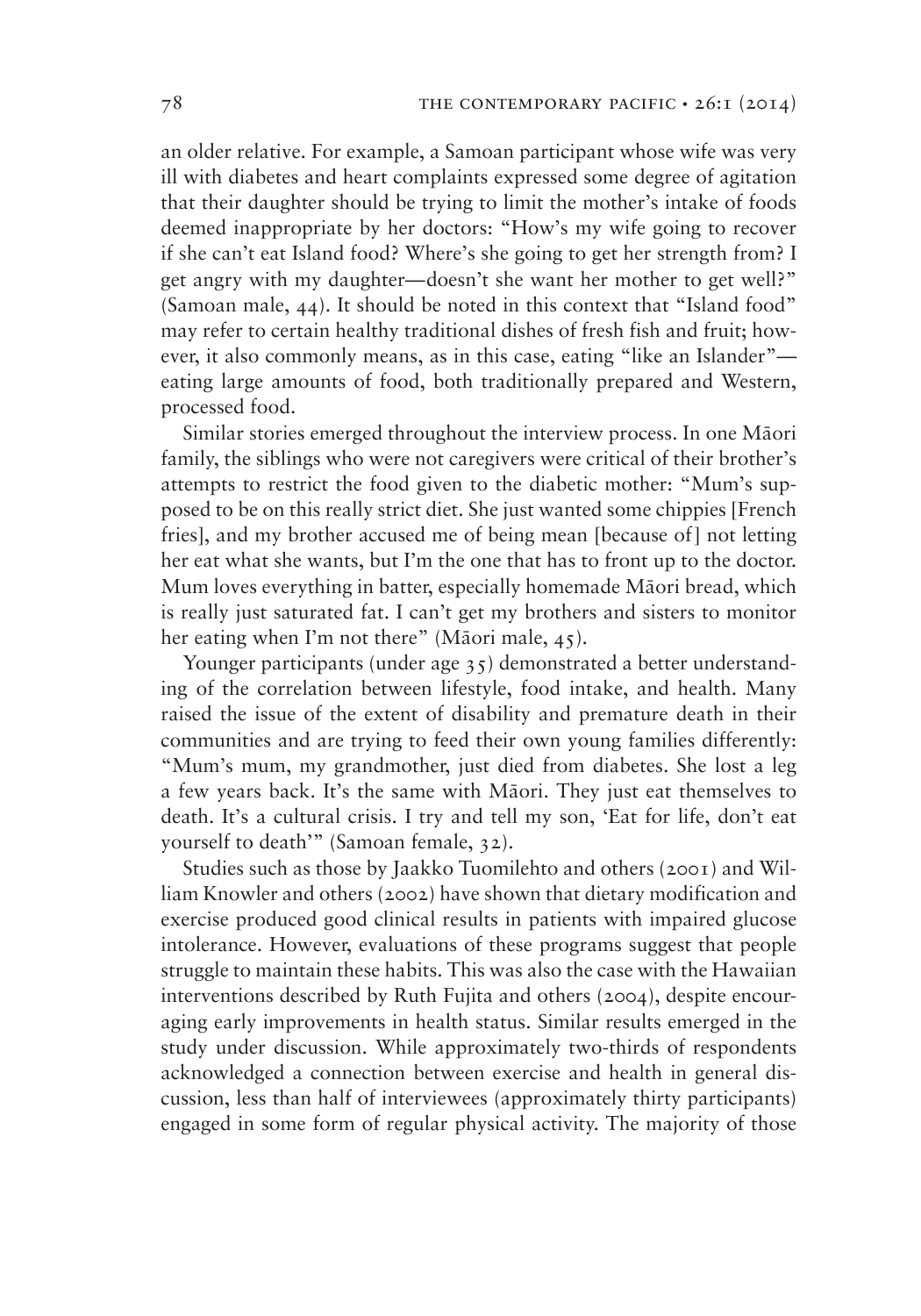who exercised were young adults and teenagers; however, this activity quickly tapered off among those in their late 20s and early 30s: "We take the kids to football three times a week. I know we should be doing more ourselves [adults], but at least they are healthy" (Samoan female, 35). "I used to play a lot of netball and still try to get out and coach the younger ones. I think it's important if you want to stay healthy and look good... but I don't know if I'll keep it up" (Cook Islander–New Zealand Māori female, 28).

At the same time, although most of the younger participants displayed knowledge of physical fitness playing a part in overall health, this was frequently offset by deep concerns regarding their own genetic profile, as summed up by the following response: "Even those who try and stay fit . . . you know, they feel it's a race—but you can't beat your genes" (Māori female nurse, key respondent). This type of comment suggests that even for younger participants, internalization of the genetic message of "risk" has already taken hold.

### The Use of Apocalyptic Language and Its Impact on Communities

It is evident that public health initiatives that single out certain ethnic groups, however well intentioned, may serve to increase anxiety in these communities regarding the likelihood of experiencing certain illnesses. For example, a warning given by the American Diabetes Association about the need for testing for diabetes is quite clear: "Diabetes is more common in African Americans, Latinos, Native Americans, Asian Americans and Pacific Islanders. If you are a member of one of these ethnic groups, you need to pay special attention to this test" (ADA 2005).

Scheper-Hughes argued that the pervasive idea of genetic susceptibility to obesity and type 2 diabetes means that Indigenous peoples begin to distrust their own bodies (2006). This, in turn, translates into feelings of inevitability and hopelessness at not being able to "outrun" one's genetic makeup. Australian Aboriginal star footballer Preston Campbell, for instance, reflected this concern: "The average life expectancy these days for an adult indigenous male is in the  $50s$  [ $53$ ], which is pretty scary. Even though I am a fit man, I'm likely to keel over just like that. . . . That scares me" (quoted in Walter 2010).

Aggressive and dramatic language is frequently being used to convey the urgency of medical concerns regarding Polynesian obesity, as in the title of an opening address at a WHO annual regional meeting given by New Zealand Prime Minister Helen Clark: "Obesity is a time bomb for New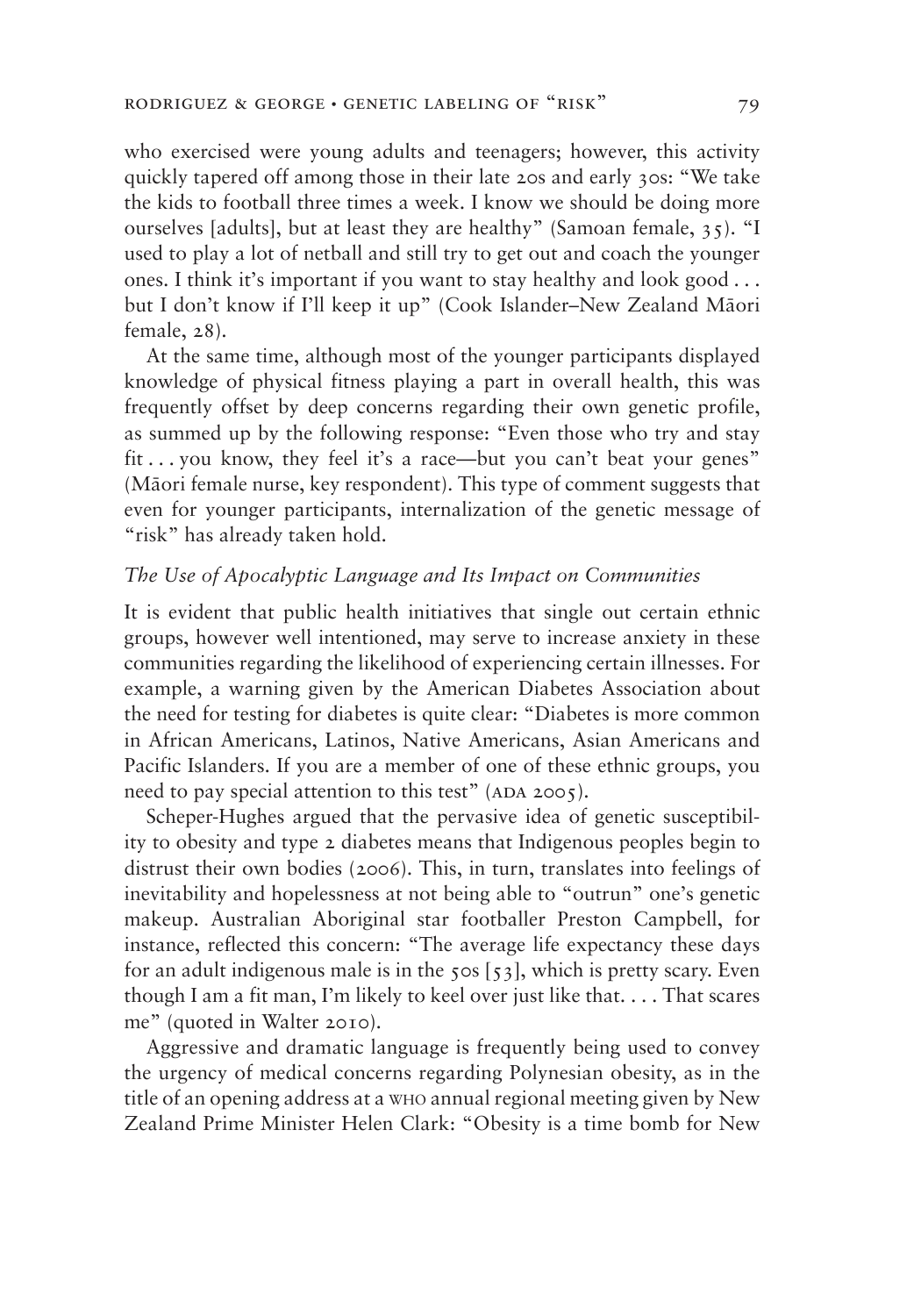Zealand and the Pacific" (Clark 2006). Sonia Anand and Salim Yusuf used the term "tsunami of obesity" in an article in the medical journal *Lancet* (2011). However, when these words and phrases appear as headlines in the public domain they potentially generate unease, distress, and even depression among those communities most affected by the range of illnesses being described. Another example is the use of apocalyptic language surrounding type 2 diabetes in the Polynesian community. One online service for medical professionals (Diabetes In Control) led with the headline "Diabetes Set to Wipe Out Whole Ethnic Populations by End of Century" and followed this with the statement "With one in two having diabetes, it could wipe out Māori and Polynesian Islanders by the end of the century, according to an international expert in the disease" (Diabetes In Control 2006). This story then became tabloid headlines such as "Maori Diabetes Fear—Threat of Extinction" (Williams 2006) and "Diabetes Could 'Wipe Out' Maori by End of Century" (*New Zealand Herald* 2006). These examples were taken out of context and refer to the release of conference data by Professor Paul Zimmet, whose work is cited above.

Zimmet has demonstrated an extensive personal commitment to the understanding of type 2 diabetes in disadvantaged Indigenous communities and migrant populations. Within the context of a conference of his peers, he was attempting to galvanize action on behalf of health professionals and academics in related fields. However, his comments were co-opted by tabloid newspapers and radio commentators with fatalistic claims of genetic determinism concerning Māori. This story was widely circulated in the extended Polynesian community in Australia and New Zealand, and it was still referred to five years after original publication by participants in this study. Such language and imagery without an equivalent emphasis on the preventable nature of this disease cannot be helpful, and it is patently distressing to members of a particular ethnic community to be described as being on the point of "extinction"—a term usually reserved for plants and animals.

The fear and anxiety engendered by such genetic determinism in the popular press, coupled with poor understandings of food practices that contribute to obesity-related illness, potentially add to the misinformation already circulating in the community. Many study participants, for example, reflected the perspective that type 2 diabetes was a direct genetic legacy of being Polynesian but was made worse by the consumption of sugar: "My wife has sugar diabetes. We're all trying to cut down on sugar.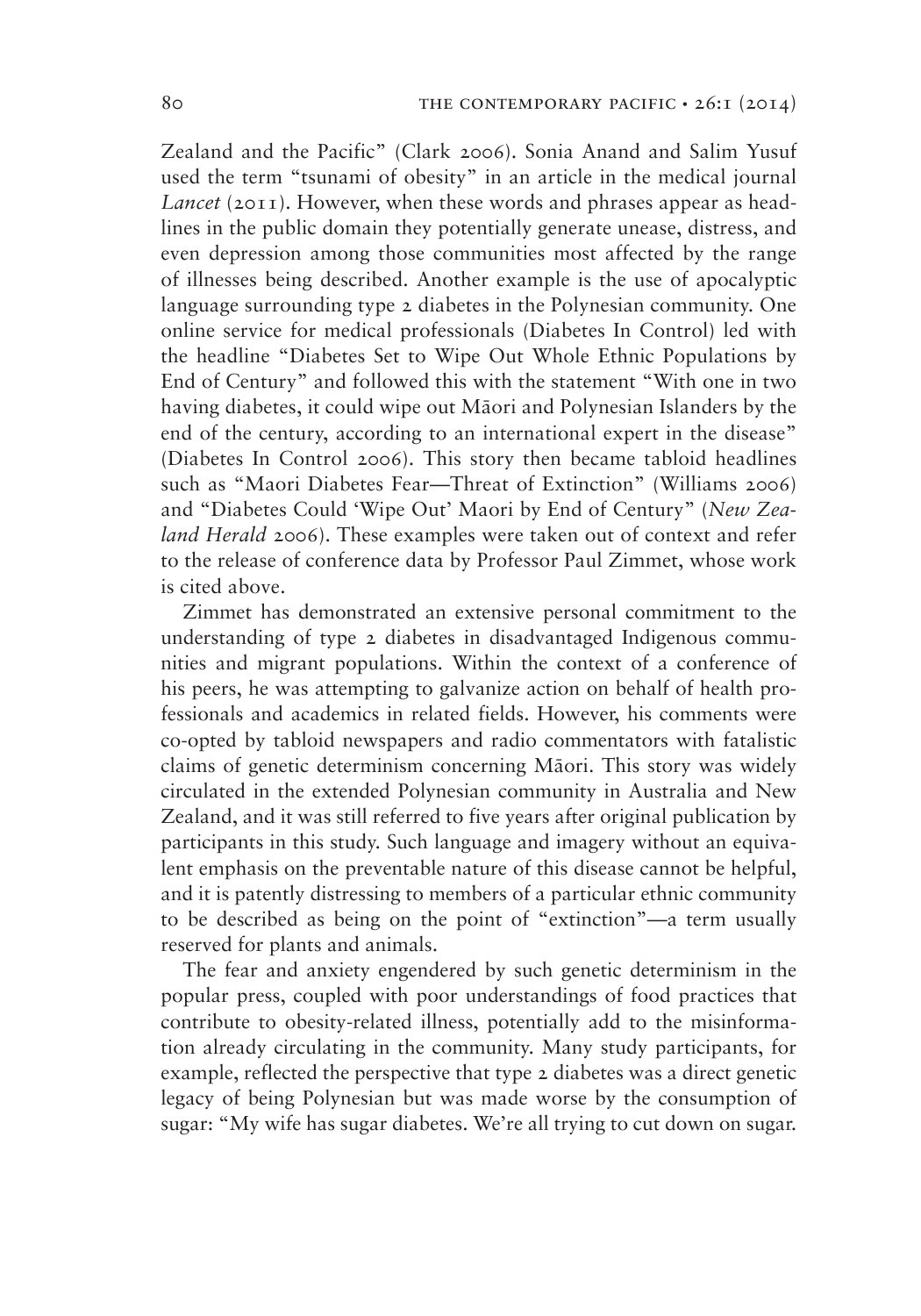I think it's genetic—all of us Polynesians seem to get it [diabetes]. My daughters are worried about me, but I won't get tested [laughs], . . . If I get tested, then I'll know. I don't want to know" (Tongan male, mid 50s). This comment brings together several salient issues. First, many Polynesians refer to "sugar diabetes." Inherent in this term is the notion that an excess consumption of sugar causes diabetes. The naming of the condition in this way effectively precludes other influences in the acquisition of type 2 diabetes, most particularly, obesity caused by a high-fat, low-fiber diet and inadequate exercise. The second element is the reluctance to undergo testing. The inflammatory language surrounding "high risk" populations for diabetes has arguably had the effect of paralyzing rather than motivating the population to be tested. This has contributed to an idea pervasive among Polynesians that such ailments are genetically "inevitable" and that therefore testing represents an unwelcome confirmation of ill health: "Our people just do not want to be tested. They fear the worst and they just don't want to know. They don't see it as an opportunity to do something about their health status—it's the opposite. The only time they find out is when they are being tested for something else or are in prenatal care" (Māori female nurse, key respondent).

It has been argued that these "doomsday" scenarios may unintentionally lead to a certain resignation about not only contracting such illnesses but also dying as a result (Liburd 2010). As a consequence, for many Polynesians there is a growing sense of resignation about losing family members to one or another of the major obesity-related illnesses. Sensationalizing statistics on premature mortality in these ethnic groups may be intended to motivate complacent government bureaucracies and health authorities into action and to prompt these communities to adopt "healthier" lifestyles. However, instead, according to Andrew Tomlin and his colleagues (2006) as well as other researchers, this approach may be responsible for a growing fatalism in these communities, effectively becoming a disincentive to early testing and seeking treatment. As a consequence, the majority of Polynesians are left with the shadow of such irresponsible headlines.

Another critique of this position is that embedded in the legacy of genetic determinism is both the idea that "culture" and "race" are the same thing and the notion that "culture" is static. In other words, people are "culturally predisposed" to a physiological set of conditions that cannot be changed. This is both unscientific and unhelpful. It also raises the question of percentage risk. Many Polynesians—Hawaiians in particular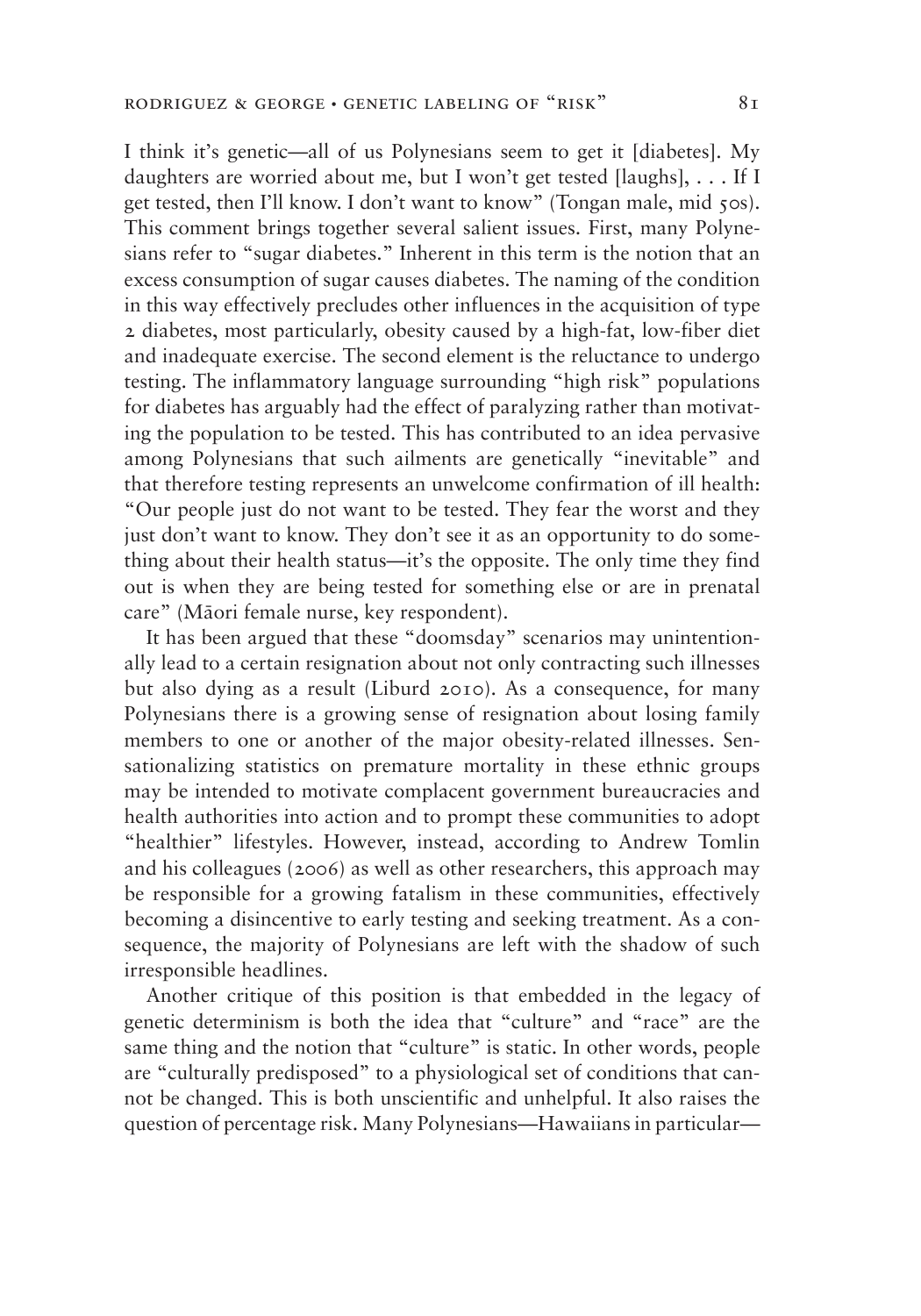acknowledge mixed racial identities. So, within this model, where does that leave the Japanese-Hawaiian, for example, with low "genetic propensity" from the Japanese "side" and high risk from the Hawaiian "side"? What percentage of Polynesian genes would be deemed problematic?

The language of "genetic propensity" persists as an explanation for clusters of ailments when other explanations may be more useful. As pointed out by Adriana Petryna (2009), Clayton (2002), and others, the broad study of genetics continues to attract generous research funding from governments, teaching institutions, and large pharmaceutical companies despite its limited predictive capacity and its inability to address the nature and trajectory of chronic illness.

# Summary of Results

- Polynesians, along with certain other marginalized non-Anglo groups, are overrepresented in statistics for obesity-related illnesses, indicating the role of socioeconomic disadvantage in relation to these rates.
- Despite this, obesity and related illnesses are progressively being described as a matter of genetic propensity among these populations.
- Poor health literacy—not understanding the multifaceted nature of these illnesses—is a significant contributor to these communities being vulnerable to genetic labeling as a "high risk" group.
- Genetic determinism based on ethnicity is having a negative impact on rates of testing for type 2 diabetes and other obesity-related diseases in Polynesian communities.
- More research is needed into ways to improve health literacy in these communities while also challenging the biomedical emphasis on genetic explanations for preventable illnesses.
- Remedial health solutions must embrace socioeconomic determinants of health as well as cultural and class resistance to the discourse about individual health.

# **CONCLUSION**

At most, genetic makeup is a determinant of an individual's tendency to gain weight if consuming a high-fat diet and can be a predictor of where it is distributed on the body. In other words, even if the "obesity gene" were found, it would indicate a Polynesian predisposition for weight gain rather than constitute a sufficient cause to account for the scale of obesity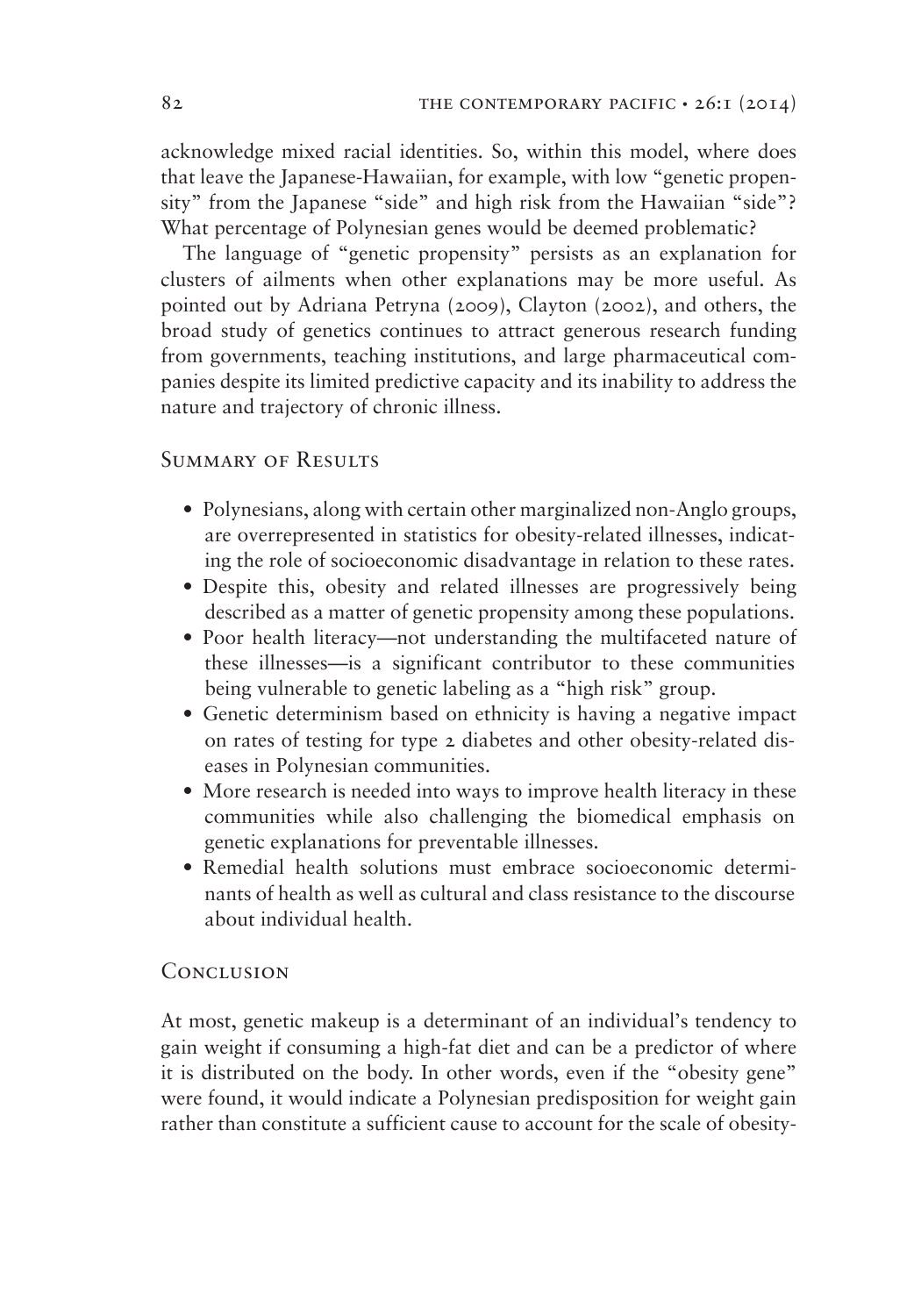related illnesses in these communities. The genetic argument falls short of being able to explain the rapid rise in obesity and related illnesses globally. It fails to take into account the health implications of postcolonial marginalization, socioeconomic disadvantage, or the impact of globalization on food intake and lifestyle habits. As Polynesians are affected by each of these phenomena, it is necessary to undertake more research concerning the incidence and interaction of these factors.

Polynesians, like many other colonized people, appear trapped in a food cycle that is demonstrably bad for their health and bears little or no resemblance to their precontact diet and lifestyle. People do not eat what is recommended but rather what is available to them depending on household economics and what they consider desirable in terms of both "traditional" and commercially produced food. The patterns around food and dietary behaviors are deeply embedded in the cultural practices of social exchange, obligation, and interdependence that inform household, family, and community life. It is clearly not these cultural practices that are causing obesity, as these patterns were well established prior to the upsurge in obesity and accompanying illness. Rather, a myriad of issues related to colonial dispossession and contemporary marginalization converge around food and health. Therefore, capacity building to improve health literacy in the extended Polynesian community is essential to promote understandings of the correlation between excessive food consumption, a sedentary lifestyle, and the likelihood of acquiring an illness that may otherwise be preventable.

\*\*\*

OUR HEARTFELT THANKS *to three anonymous reviewers for their detailed*, *thoughtful comments on earlier versions of this article.* 

### *Notes*

1 In the context of this paper, "Polynesian" refers to Hawaiians, New Zealand Māori, Independent Samoans, Tongans, Niueans, and Cook Islanders.

2 There is substantial New Zealand government data regarding the health of Māori and Polynesian Pacific Islanders in the country. For links to numerous sources, see NZMH 2013a, 2013b.

3 For more detailed information on why this should be considered an underestimate, see Hamer 2007 and 2008.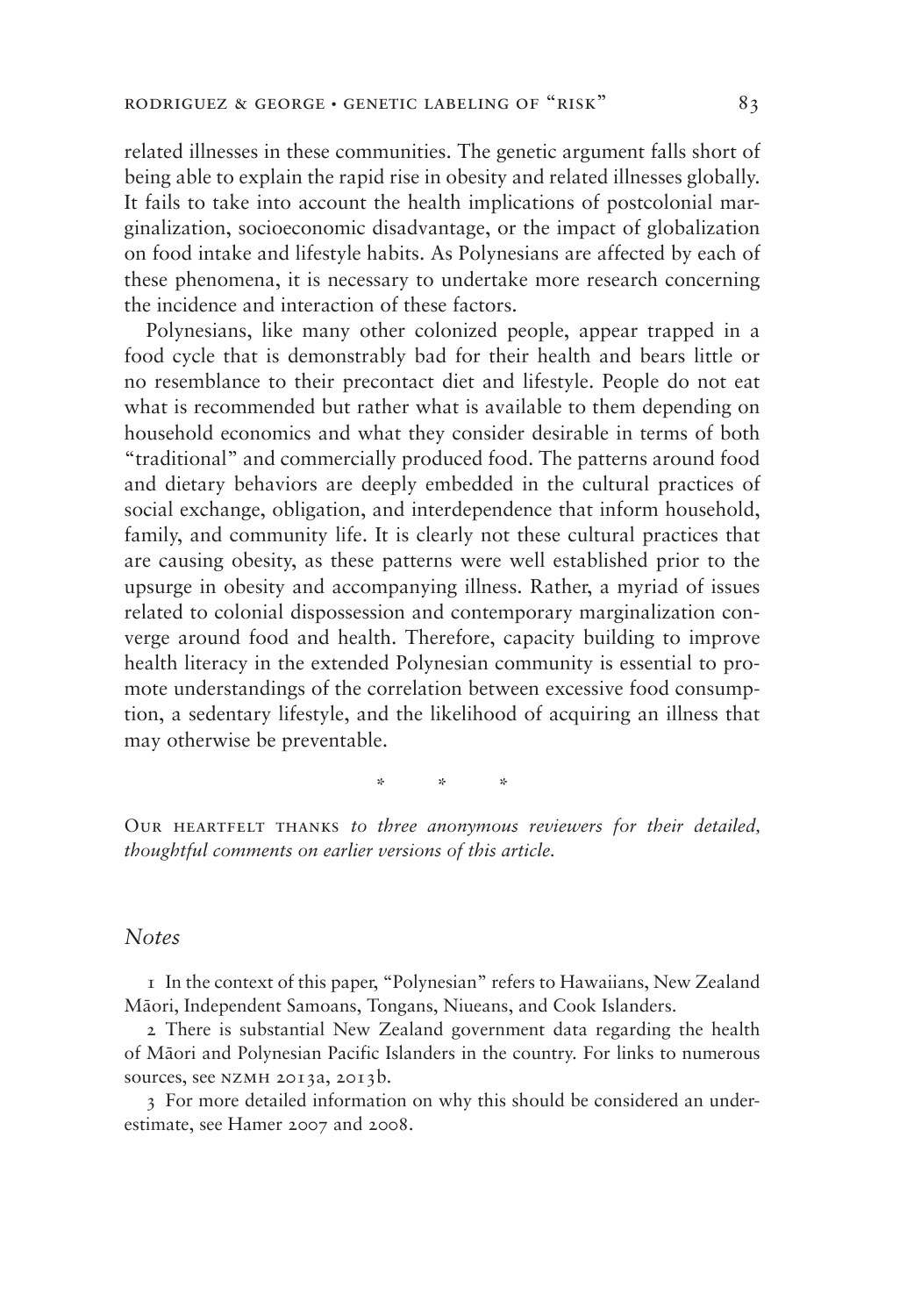4 "Snowballing" is a term that describes the recruitment process whereby one respondent suggests others who may be interested in participating. There is then an ethical requirement by the researcher to ensure the suggested participant is apprised of what is entailed and meets other criteria established for recruitment.

# *References*

ADA, American Diabetes Association

- 2005 Diabetes Risk Test. Available from ADA website: http://www.diabetes .org/risk-test.jsp [accessed 12 Oct 2009]
- Anand, Sonia, and Salim Yusuf
	- 2011 Stemming the Global Tsunami of Cardiovascular Disease. *Lancet*  377 (9765): 529–532.
- abs, Australian Bureau of Statistics
	- 2006 Census of Population and Housing. Available from abs website: http://www.abs.gov.au/websitedbs/censushome.nsf/home/Census [accessed 30 March 2009]

Bedford, Suzanne, Mieke van Driel, Neil Smart, and Nera Komaric

 2009 *Care of Chronic Diseases in Queensland's Culturally and Linguistically Diverse (CALD) Communities: A Qualitative Study in Primary Care.* West End, QLD: Ethnic Communities Council of Queensland; Robina, QLD: Primary Health Care Research Evaluation and Development Program of Bond University, Queensland. Online at http:// www.eccq.com.au/wp-content/uploads/2012/02/CALD\_qualitative  $MVD_120909_W2003.pdf$  [accessed 5 Sept 2013]

#### Bradby, Hannah

- 2000 Genetics and Racism. In *The Troubled Helix: Social Psychological Implications of the New Human Genetics,* edited by Theresa Marteau and Martin Richards, 295–316. Cambridge, uk: Cambridge University Press.
- Brewis, Alexandra, Stephen McGarvey, J Jones, and Boyd Swinburn
	- 1998 Perceptions of Body Size in Pacific Islanders. *International Journal of Obesity and Related Metabolic Disorders* 22 (2): 185–189.
- Chang, Virginia, and Nicholas A Christakis
	- 2000 Medical Modelling of Obesity: A Transition from Action to Experience in a 20th Century American Medical Textbook. *Sociology of Health and Illness* 24 (2): 151–177.

### Clark, Helen

 2006 Obesity Is a Time Bomb for New Zealand and the Pacific. Opening address, World Health Organization annual regional meeting, Auckland, September.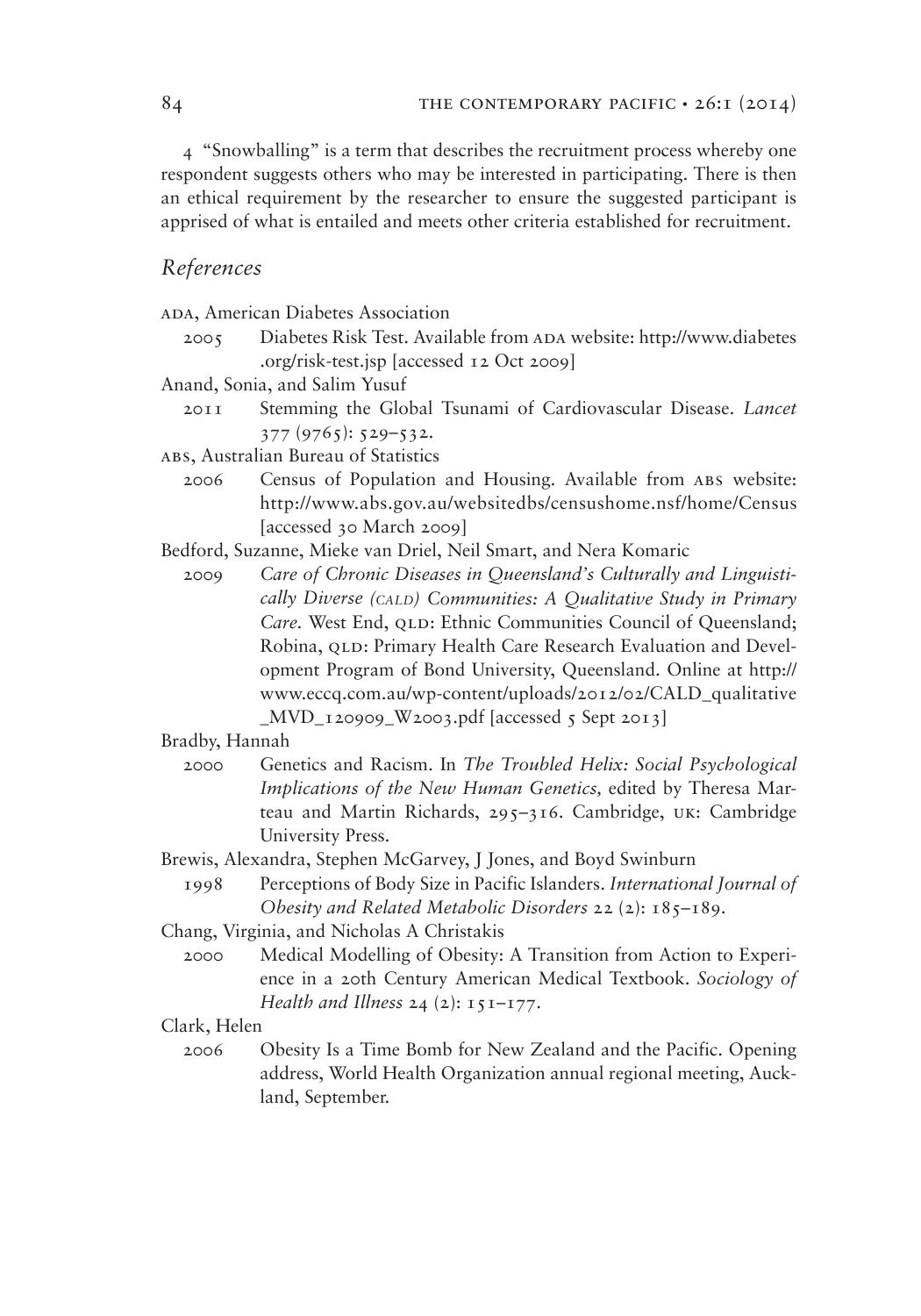#### Clayton, Barbara

 2002 Rethinking Postmodern Maladies. *Current Sociology* 50 (6): 839– 851.

#### Consillio, Kristen

- 2013 Life Spans, Diseases Still Worse than Other Residents'. *Honolulu Star-Advertiser,* 25 September.
- Craig, P, K Samaras, J Freund, N Culton, V Halavatau, and L Campbell
	- 2003 bmi Inaccurately Reflects Total Body and Abdominal Fat in Tongans. *Acta Diabetologica* 40 (1): s282–s285.

#### Cram, Fiona

2001 Rangahau Māori: Tona Tika, Tona Pono: The Validity and Integrity of Māori Research. In Research Ethics in Aotearoa New Zealand, edited by Martin Tolich, 35–52. Auckland: Longman.

### Davis, Tom

- 1992 *Island Boy: An Autobiography.* Suva: Institute of Pacific Studies, University of the South Pacific; Christchurch: MacMillan Brown Centre for Pacific Studies, University of Canterbury.
- Denzin, Norman K, Yvonna S Lincoln, and Linda Tuhiwai Smith
	- 2008 *Handbook of Critical and Indigenous Methodologies.* Thousand Oaks, ca: Sage.
- Diabetes in Control
	- 2006 Diabetes Set to Wipe Out Whole Ethnic Populations by End of Century. Diabetes in Control website: http://www.diabetesincontrol .com/index.php?option=com\_content&view-article&id=4322 [accessed 10 Oct 2009]

#### Duckett, Stephen

 2008 *The Australian Health Care System.* Third edition. New York: Oxford University Press.

#### Durie, Mason

- 2003 Ngā Kāhui Pou: Launching Māori Futures. Wellington: Huia Press.
- Ferreira, Mariana L, and Gretchen C Lang
	- 2006 Deconstructing Diabetes. In *Indigenous Peoples and Diabetes: Community Empowerment and Wellness,* edited by Mariana Ferreira and Gretchen Lang, 3–27. Durham, nc: Carolina Academic Press.

#### Foliaki, Sunia, and Neil Pearce

- 2003 Prevention and Control of Diabetes in Pacific People. *British Medical Journal* 327 (7412): 437–439.
- Fujita, Ruth, Kathryn L Braun, and Claire K Hughes
	- 2004 The Traditional Hawaiian Diet: A Review of the Literature. *Pacific Health Dialog* 11 (2): 250–259.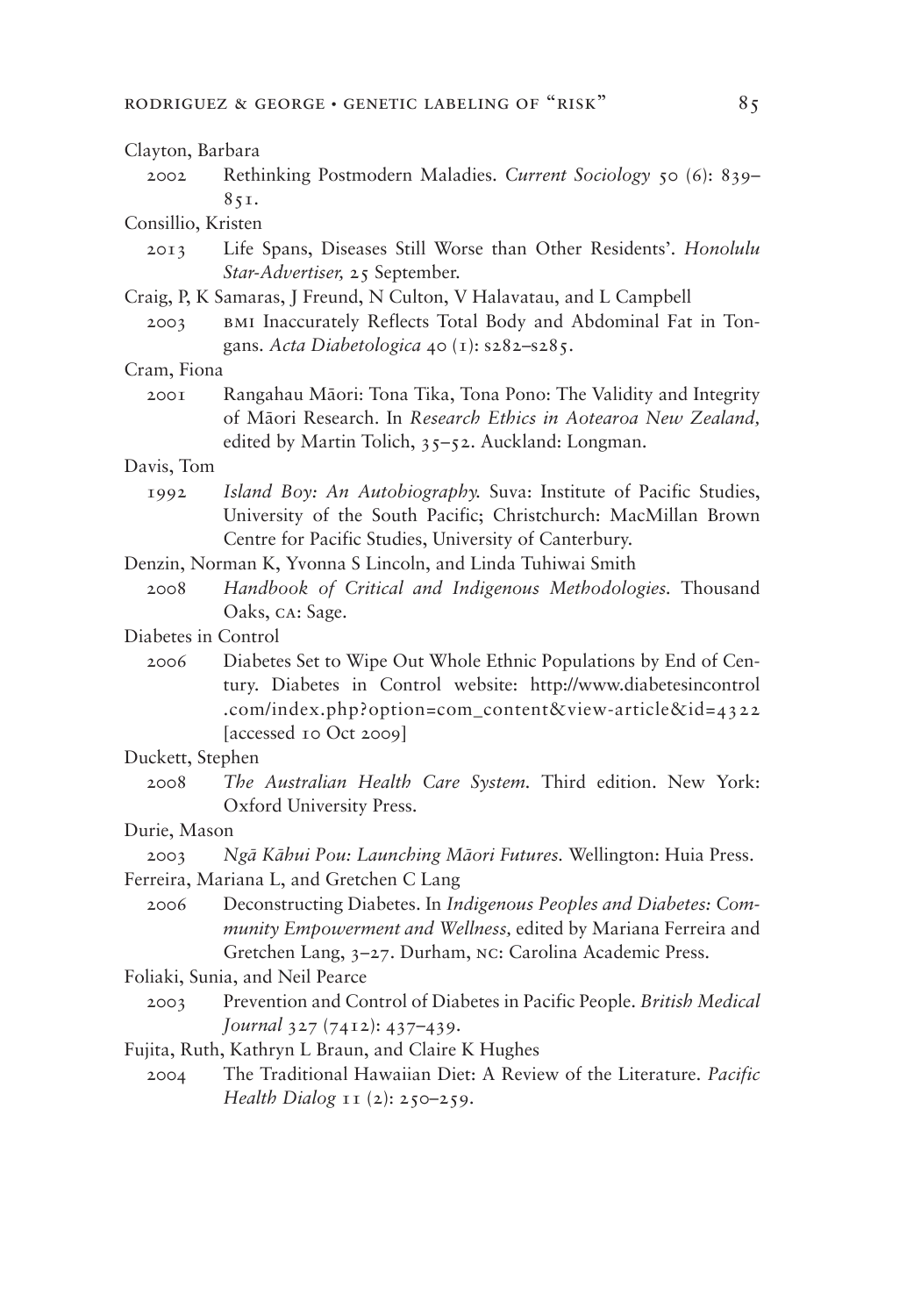### Furubayashi, Jill K, and Mele A Look

 2005 Type 2 Diabetes in Native Hawaiians and Pacific Islanders in Hawaii. *Pacific Health Surveillance and Response* 12 (2): 103–110.

#### Gonda, E, and K Katayama

 2006 Big Feet in Polynesia: A Somatometric Study of the Tongans. *Anthropological Science* 114 (2): 127–131.

#### Hamer, Paul

- 2007 Māori in Australia: Ngā Māori Te Ao Moemoeā. Wellington: Ministry for Māori Development, Te Puni Kokiri.
- 2008 One in Six? The Rapid Growth of the Maori Population in Australia. *New Zealand Population Review* 33/34:153–176.

#### Harry, Debra

 2001 Biopiracy and Globalization: Indigenous Peoples Face a New Wave of Colonialism. Talk given for the International Forum on Globalization Teach-in, New York, February. Available from the Indigenous Peoples Council on Biocolonialism website: http://www.ipcb.org/ publications/other\_art/globalization.html [accessed 5 Sept 2013]

#### Heil, Daniela

 2009 Embodied Selves and Social Selves: Aboriginal Well-Being in Rural New South Wales, Australia. In *Pursuits of Happiness: Well-Being in Anthropological Perspective,* edited by Gordon Matthews and Caroline Izquierdo, 88–108. Oxford: Berghahn Books.

King, Hilary, Ronald E Aubert, and William H Herman

 1998 Global Burden of Diabetes 1995–2025: Prevalence, Numerical Estimates, and Projections. *Diabetes Care* 21 (9): 1414–1431.

Knowler, William, E Barrett-Connor, S E Fowler, and others

 2002 Reduction in the Incidence of Type 2 Diabetes with Lifestyle Intervention or Metformin. *New England Journal of Medicine* 346:393– 403.

#### Lassetter, Jane

 2010 The Integral Role of Food in Native Hawaiian Migrants' Perceptions of Health and Well-Being. *Journal of Transcultural Nursing* 22 (1): 63–70.

#### Liburd, Leandris C

 2010 *Diabetes and Health Disparities: Community-Based Approaches for Racial and Ethnic Populations.* New York: Springer Publishing.

### Lupton, Deborah

- 1996 *Food, The Body and the Self.* London: Sage.
- 2003 *Medicine as Culture.* Second edition. London: Sage.
- McCarty, Daniel J, and Paul Zimmet
	- 2001 Pacific Island Populations. In *The Epidemiology of Diabetes Mel-*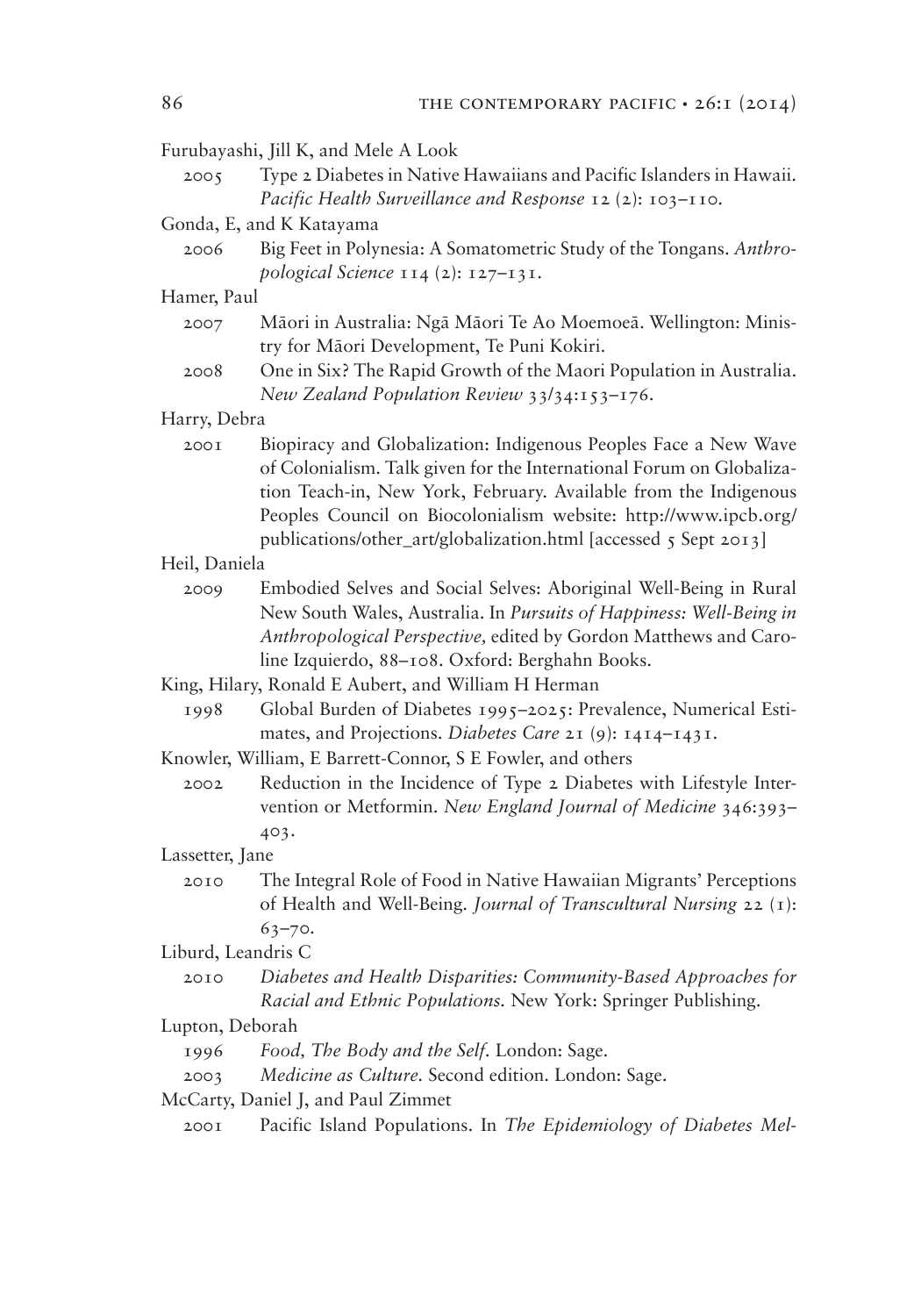*litus: An International Perspective,* edited by Jean-Marie Ekoé, Paul Zimmet, and Rhys Williams, 239–245. Chichester, uk: Wiley.

Montoya, Michael

 2007 Do Genes Explain Diabetes Health Disparities between Ethnic Groups? Available from Endocrine Today website: http://www .endocrinetoday.com/view.aspx?rid=24056 [accessed 6 May 2009]

Neel, James V

- 1962 Diabetes Mellitus: A "Thrifty" Genotype Rendered Detrimental by "Progress"? *American Journal of Human Genetics* 14 (4): 353–362.
- 1982 The Thrifty Genotype Revisited. In *The Genetics of Diabetes Mellitus,* edited by Johannes Köbberling and Robert Tattersall, 283–293. London: Academic Press.
- New Zealand Herald
	- 2006 Diabetes Could "Wipe Out" Maori by End of Century. 14 November. http://www.nzherald.co.nz/nz/news/article.cfm?c\_id=1&objectid  $=10410625$ &pnum=1 [accessed 5 Sept 2013]

NZMH, New Zealand Ministry of Health

- 2013a Māori Health Data and Stats. Available from NZMH website: http://www.maorihealth.govt.nz/moh.nsf/indexma/diabetes [accessed 27 Sept 2013]
- 2013b Pacific Health Data and Stats. Available from nzmh website: http://www.health.govt.nz/nz-health-statistics/health-statistics-and -data-sets/pacific-health-data-and-stats [accessed 27 Sept 2013]

Obesity Task Force

 2008 Obesity Key Facts and Statistics. New Zealand Ministry of Health. Available from: http://www.moh.govt.nz/moh.nsf/indexmh/obesity -key-facts [accessed 12 June 2009]

omh, Office of Minority Health, US Department of Health and Human Services

 2009 Obesity and Native Hawaiians/Pacific Islanders. Available on the omh website: http://minorityhealth.hhs.gov/templates/content.aspx  $:$ lvl=3&lvlID=537&ID=8736 [accessed 21 May 2010]

 2007 *Atlas of Avoidable Hospitalisations in Australia: Ambulatory Care-Sensitive Conditions.* Adelaide: Public Health Information Development Unit, The University of Adelaide.

Pearce, Neil, Sunia Foliaki, Andrew Sporle, and Chris Cunningham

 2004 Genetics, Race, Ethnicity and Health. *British Medical Journal* 328 (7447): 1070–1072. http://www.ncbi.nlm.nih.gov/pmc/articles/PMC 403856/

Petryna, Adriana

 2009 *When Experiments Travel: Clinical Trials and the Global Search for Human Subjects.* Princeton, nj: Princeton University Press.

Page, Anthea, Sarah Ambrose, John Glover, and Diana Hetzel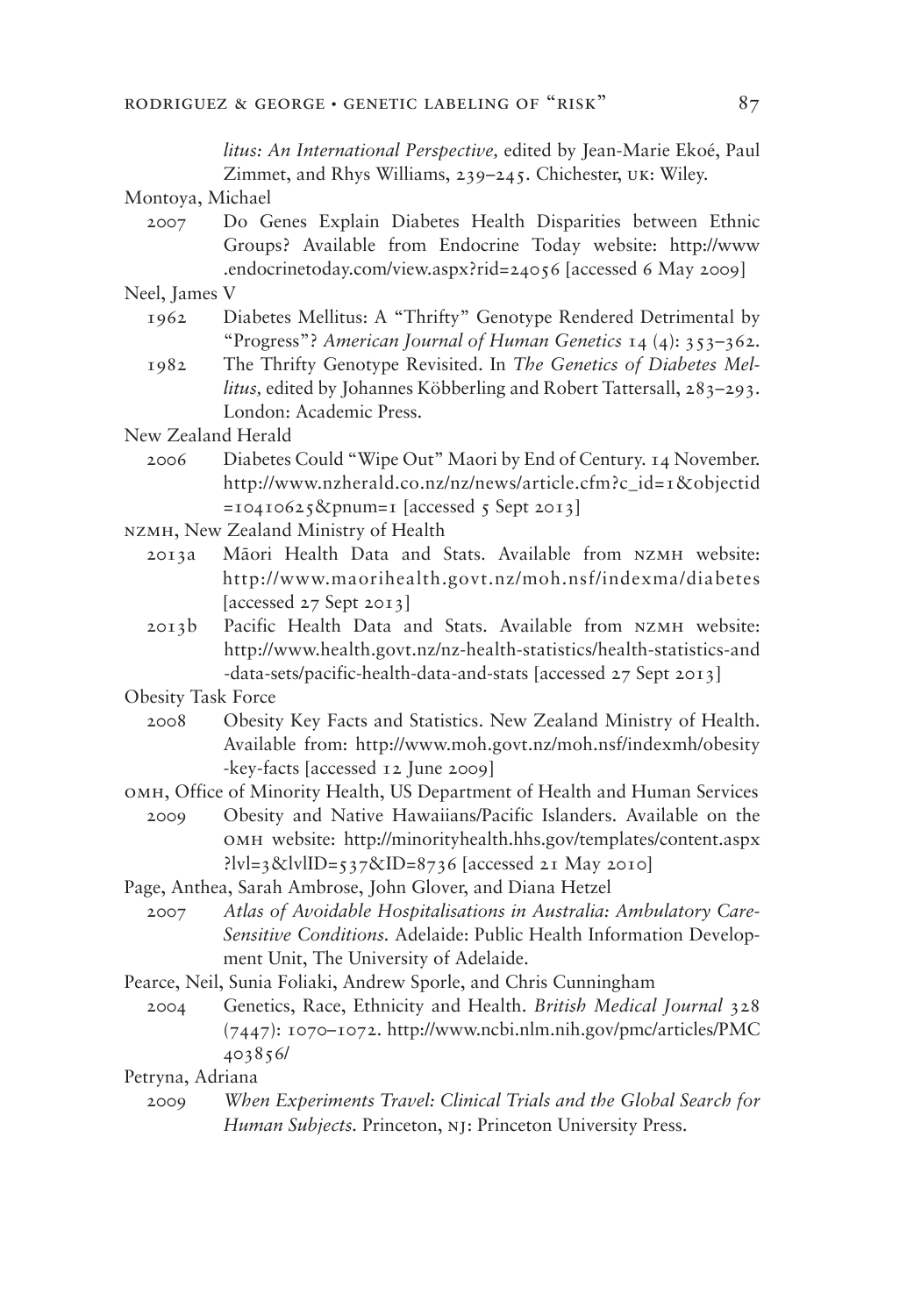Rodriguez, Lena

- 2009 Science or Bio-piracy? A Sociological Examination of Genetic Research into the "Warrior Gene" in Modern Polynesians. Paper presented at "The Future of Sociology," the annual conference of the Australian Sociological Association (TASA), Canberra, 1-4 December.
- 2012 "Obesity Is Killing Our People": The Social Constructions of Obesity and Implications for Health and Well-Being in the Maori and Pacific Island Community in Australia. PhD thesis, University of Newcastle, Australia.
- Sanga, Kabini
	- 2004 Making Philosophical Sense of Indigenous Pacific Research. In *Researching the Pacific and Indigenous Peoples: Issues and Perspectives*, edited by Tupeni Baba, 'Okusitino Māhina, Nuhisifa Williams, and Unaisi Nabobo–Baba, 41–52. Auckland: Centre for Pacific Studies, University of Auckland.
- Scheper-Hughes, Nancy
	- 2006 Diabetes and Genocide: Beyond the Thrifty Gene. In *Indigenous Peoples and Diabetes: Community Empowerment and Wellness,* edited by Mariana Ferreira and Gretchen Lang, xvii–xxiii. Durham, nc: Carolina Academic Press.
- Shilling, Chris
	- 2003 *The Body and Social Theory.* Second edition. Thousand Oaks, ca: Sage.
- Simmons, David, Tim Kenealy, and D J Scott
	- 2000 Implementing the South Auckland Diabetes Plan: Barriers and Lessons. *New Zealand Medical Journal* 113 (1116): 364–366.
- Stauffer, Brian, and Christopher DeSouza
	- 2010 Epigenetics: An Emerging Player in Health and Disease. *Journal of Applied Physiology* 109 (1): 230–231.
- Sundborn, Gerhard, Patricia Metcalf, D Gentles, and others
	- 2008 Ethnic Differences in Cardiovascular Disease Risk Factors and Diabetes Status for Pacific Ethnic Groups and Europeans in the Diabetes Heart and Health Survey (DHAH) 2002–2003, Auckland New Zealand. *New Zealand Medical Journal* 121 (1281): 28–39.
- Sundborn, Gerhard, Patricia Metcalf, Robert Scragg, and others
	- 2007 Ethnic Differences in the Prevalence of New and Known Diabetes Mellitus, Impaired Glucose Tolerance, and Impaired Fasting Glucose. Diabetes Heart and Health Survey (DHAH) 2002–2003, Auckland New Zealand. *New Zealand Medical Journal* 120 (1257): 521–524.
- Tomlin, Andrew, Murray Tilyard, Andrew Dawson, and Susan Dovey
	- 2006 Health Status of New Zealand European, Māori, and Pacific Patients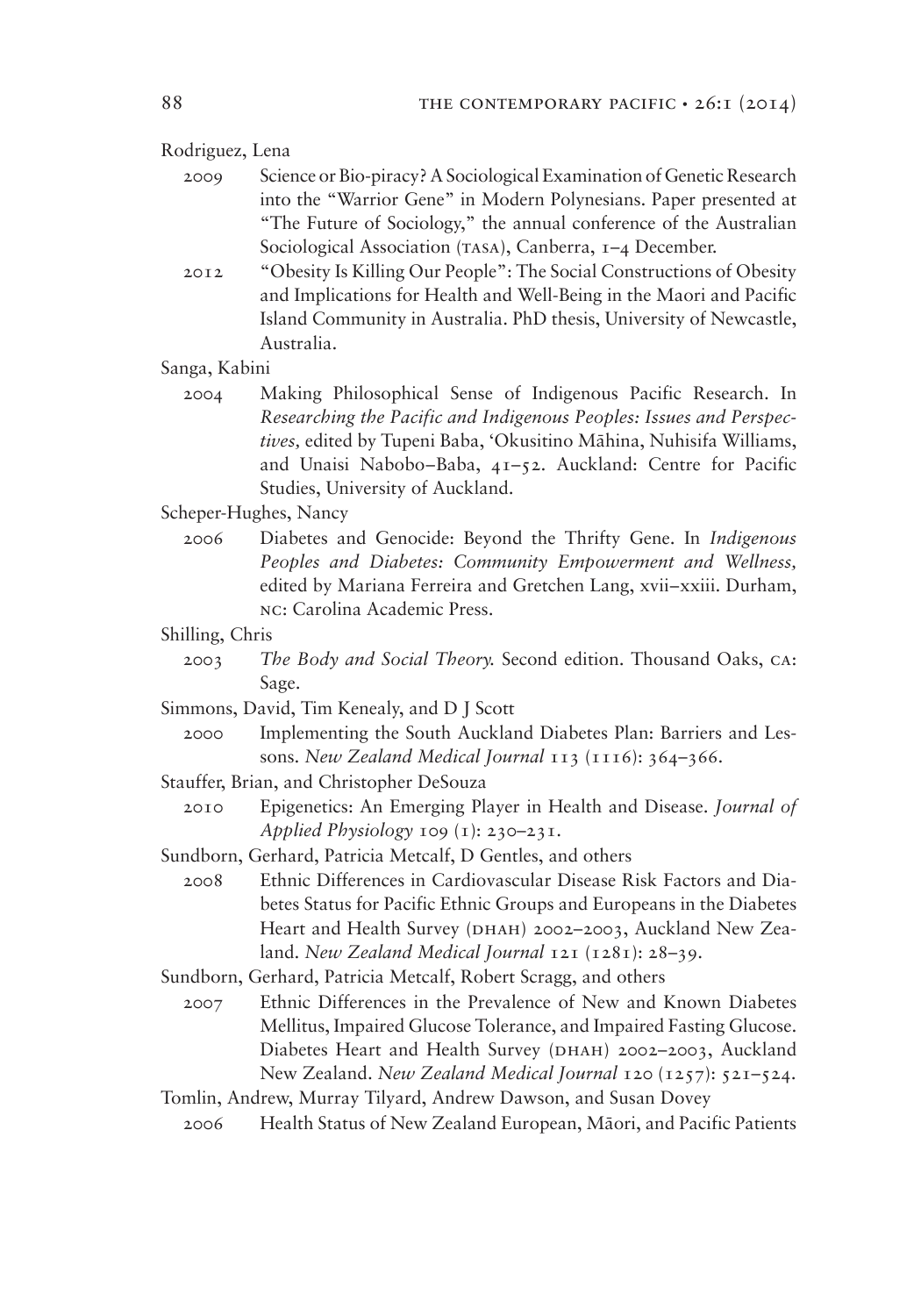with Diabetes in 242 New Zealand General Practices. *New Zealand Medical Journal* 119 (1235) [online]. Available from http://www .nzma.org.nz/journal/119-1235/2004/ [accessed 4 June 2008] Tuomilehto, Jaakko, Jaana Lindström, Johan G Eriksson, and others

 2001 Prevention of Type 2 Diabetes Mellitus by Changes in Lifestyle among Subjects with Impaired Glucose Tolerance. *New England Journal of Medicine* 344:1343–1350.

#### Walter, Brad

- 2010 We Can't Forget But We Can Forgive: Campbell. *Sydney Morning Herald,* weekend edition Sportsday, 13–14 February.
- Williams, Paora N, Marion A Gray, Tania M Ka'ai, and others
	- 2003 Maori Men's Perceptions and Experiences of Health Seeking for Prostate Health Problems in New Zealand. *Pacific Health Dialog* 10  $(2): 7I-78.$

Williams, Peter

- 2006 Maori Diabetes Fear—Threat of Extinction. *Sydney Daily Telegraph,* 15 November.
- Zhang, Qi and Youfa Wang
	- 2004 Socioeconomic Inequality of Obesity in the United States: Do Gender, Age, and Ethnicity Matter? *Social Science and Medicine* 58 (6): 1171–1180.
- Zimmet, Paul
	- 2005 Coca-Colonisation and the Diabesity Epidemic. *Around the Globe* 2  $(3): 4-9.$
- Zimmet, Paul, and Charles R Thomas
- 2003 Genotype, Obesity and Cardiovascular Disease—Has Technical and Social Advancement Outstripped Evolution? *Journal of Internal Medicine* 254 (2): 114–125. http://onlinelibrary.wiley.com/doi/10 .1046/j.1365-2796.2003.01170.x/full
- Zimmet Paul, Max de Courten, Allison M Hodge, and Jaakko Tuomilehto
	- 2001 Epidemiology, Evidence for Prevention: Type 2 Diabetes. In *The Epidemiology of Diabetes Mellitus: An International Perspective,* edited by Jean-Marie Ekoé, Paul Zimmet, and Rhys Williams, 41–50. Chichester, uk: Wiley.

# *Abstract*

For Western health professionals, obesity and related illnesses are viewed as preventable and arising from lifestyle choices; however, for Polynesians and many other Indigenous peoples, these same diseases are regarded as genetically deter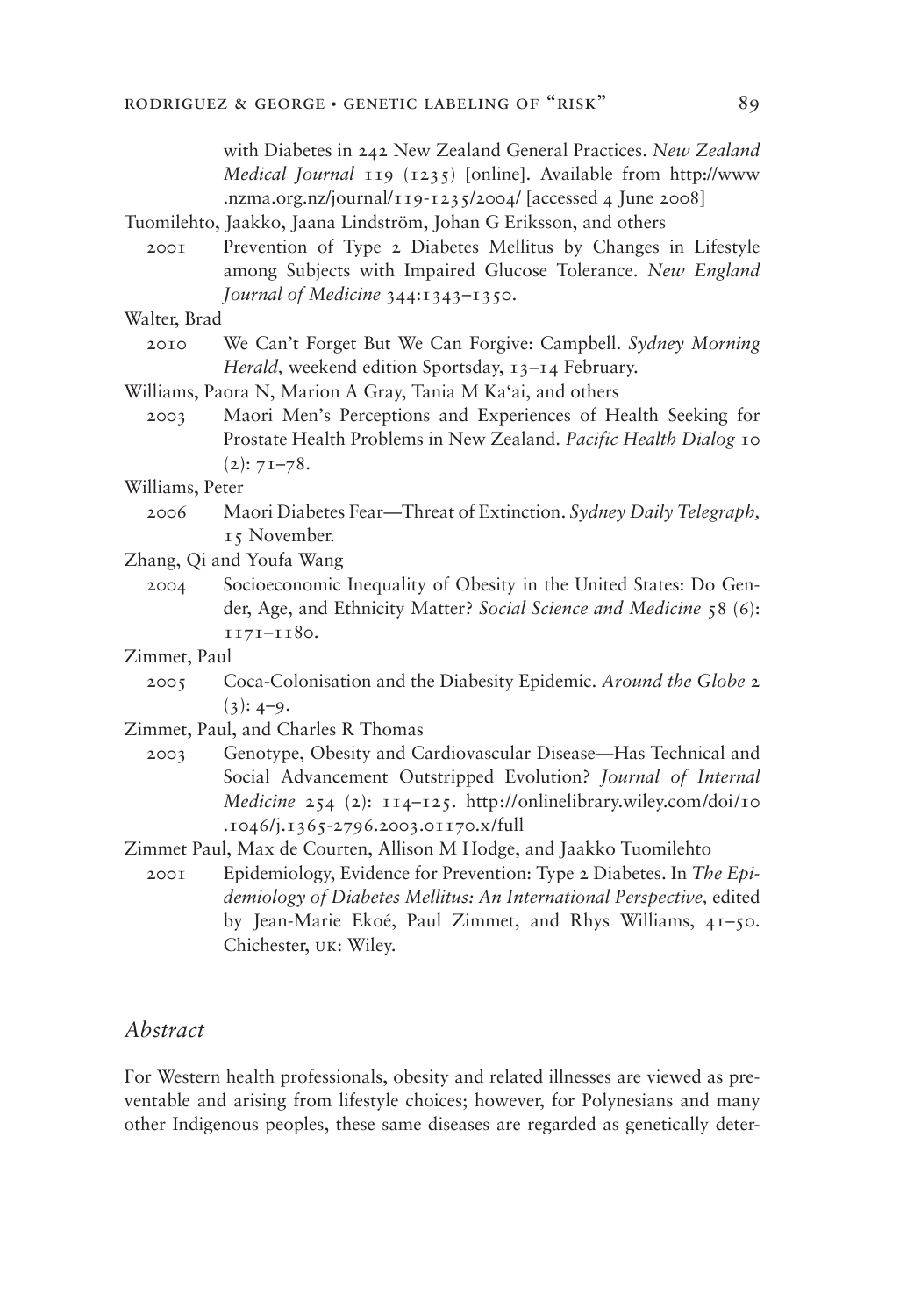mined. This article examines this contradiction and questions whether high clusters of these illnesses are evidence of "faulty genes" or are a product of other socioeconomic and cultural influences related to postcolonial marginalization. We suggest that both the ways genetic findings are disseminated and a limited understanding of their predictive capacity may in fact contribute to certain fatalistic attitudes within these populations. Labeling Polynesians "at risk" can engender fear in the community, arguably leading to a greater reluctance of people to be tested. In turn, this leads to more Polynesians presenting late for treatment as well as to poorer outcomes. Our article focuses on the results of qualitative interviews with sixty-seven Polynesian migrants to Australia.

keywords: Polynesian, Indigenous health, obesity, genetics, risk, migration

# Appendix A. Summary of Family Participants' Household Densities and Migration Histories

### *Māori Families*

- Eastern Sydney 1: 2 adults with 2 dependent children<sup>1</sup>
- Two adults born in New Zealand, two children born in Australia. Migrated to Australia twenty-five years ago.
- Eastern Sydney 2: 3 adults with  $\zeta$  dependent children
- Mother, father, their own three children, mother's sister, and her two children. All adults born in New Zealand, all five children born in Australia. Migrated twelve years ago.
- Eastern Sydney 3: 4 adults
	- Disabled mother, her three sons, one of whom is her primary caregiver. Three adults born in New Zealand, one in Australia. Migrated to Australia twenty-five years ago.
- Southern Sydney 1:  $7$  adults,  $5$  dependent children
	- Mother, father, their two adult children (one with partner and child), three teenage nieces, mother's sister, her husband, and their dependent child. All adults born in New Zealand, all children born in Australia. Migrated to Australia twenty years ago.

Southern Sydney 2: 1 adult (single mother), $\frac{1}{1}$  dependent child Single mother born in New Zealand, child born in Australia. Migrated five years ago.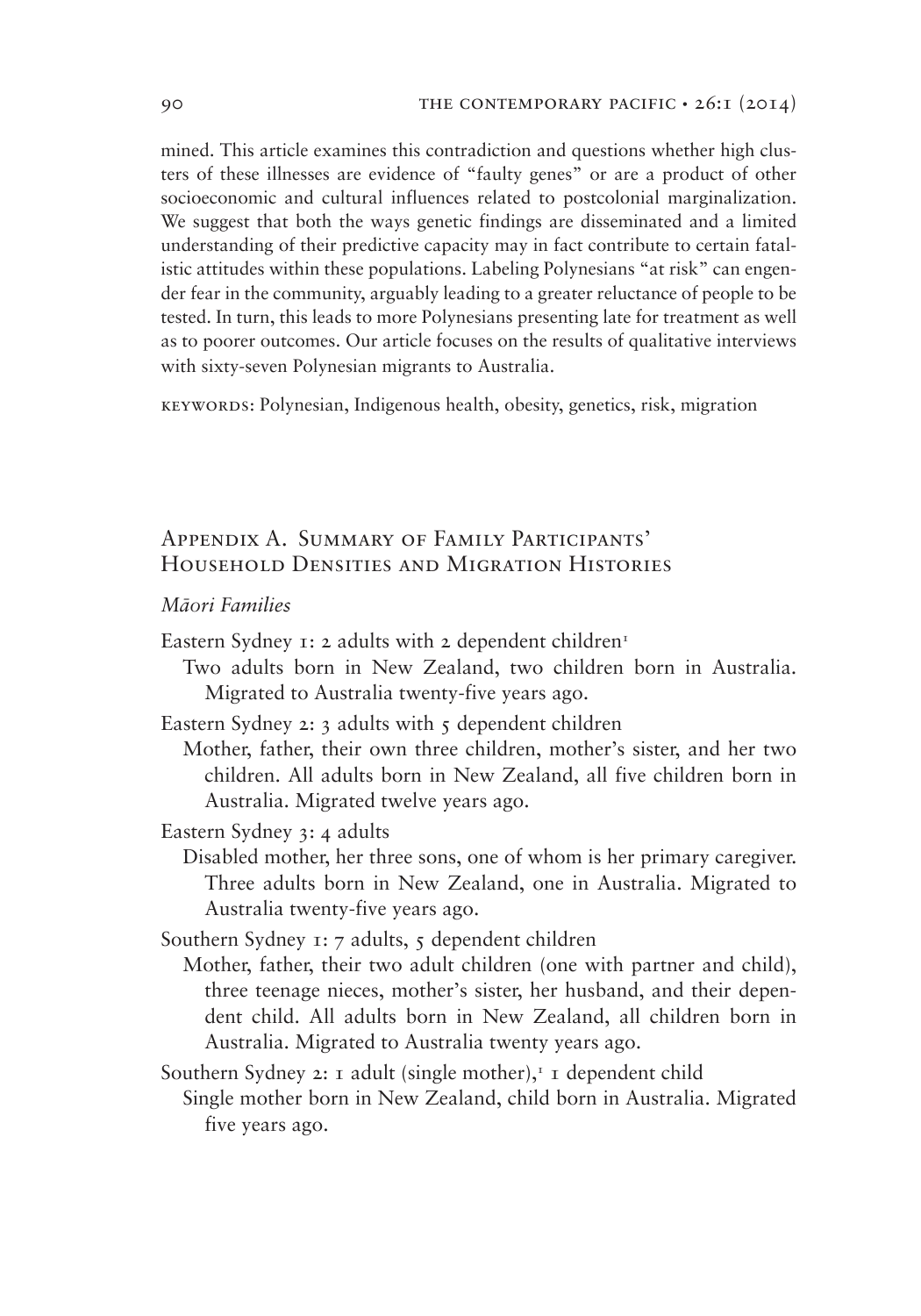#### *Tongan Families*

Newcastle  $r: 8$  adults and  $r$  dependent child

All adults born in Tonga, with exception of sister and partner born in New Zealand. Main family migration around twenty-two years ago to New Zealand. Migrated to Australia seventeen years ago. Child born in Australia.

Newcastle 2: 7 adults and 3 dependent children

Mother, father, their three dependent children, two grandparents, father's two sisters, mother's niece. Two oldest participants born in Tonga, remaining family members born in New Zealand. Migrated to Australia five years ago.

### *Samoan Families and Samoan-Māori Family*

- Lake Macquarie: 6 adults, 8+ dependent children
	- Mother, father, three sons, four daughters, father's sister, two nieces, one nephew, one grandmother, and assorted grandchildren (infant to 10 years old) also live with them.
	- Parents born in Sāmoa and moved to New Zealand as newlyweds (1979). Their six children were born in New Zealand. Migrated to Australia ten years ago. Grandchildren born in Australia.
- Sydney: 8 adults, 2 dependent children
	- Mother, father, their own four children, mother's brother, mother's niece, father's sister, and her child. Five related adults born in New Zealand, two eldest teenage children born in New Zealand, youngest teenage child and two dependents born in Australia. Migrated to Australia eight years ago.

Sydney Samoan-Māori: 5 adults, 2 dependent children

- Mother, father, their two children, father's sister and her husband, mother's adult niece.
- Māori husband and Samoan wife both born in New Zealand. Eldest child born in New Zealand and youngest in Australia. Migrated to Australia six years ago.

### Cook Islands Family

Sydney: 9 adults, 3 dependent children

Mother, father, their three teenage children, their adult son, his partner, and their three children, mother's aunt, grandmother. Two primary adults born in the Cook Islands, eldest children born in New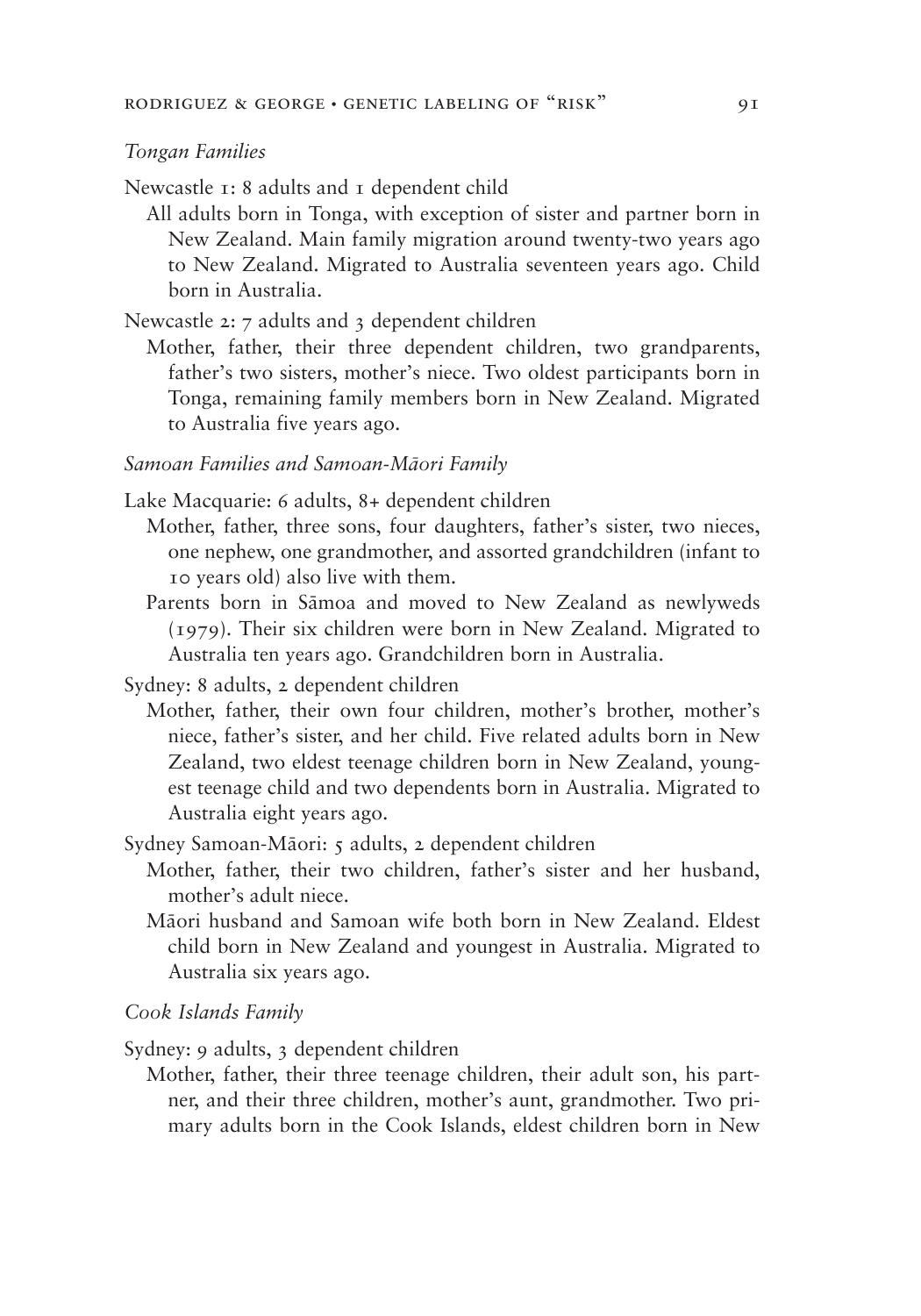Zealand, grandchildren born in Australia. Migrated to Australia ten years ago.

### Country of Birth

The majority of respondents were born in New Zealand, including Islanders. Age of migration was typically mid to late 20s. Most children in the household studies were born in Australia. Average length of time since migration was 13.5 years.

### *Notes*

1 Those over age 18 are defined as adults; those under 18 are defined as dependent children.

2 There were other unpartnered women with children in this cohort, but they had chosen to live with their extended families and were therefore interviewed as part of the broader household context.

# Appendix B. Summary of Individual and Focus-Group Participants

#### *<u>Individual</u>* Participants

| Ethnicity           | Age       | Gender | <b>Country of Birth</b> |
|---------------------|-----------|--------|-------------------------|
| Māori               | mid 30s   | Male   | New Zealand             |
| Māori               | 22        | Male   | Australia               |
| Māori               | 35        | Female | New Zealand             |
| Māori               | early 50s | Female | New Zealand             |
| Cook Islander-Māori | mid 30s   | Male   | New Zealand             |
| Cook Islander       | 60        | Male   | New Zealand             |
| Samoan-Māori        | 18        | Male   | New Zealand             |
| Tongan              | 22        | Female | Australia               |
| Tongan              | mid 40s   | Female | Tonga                   |